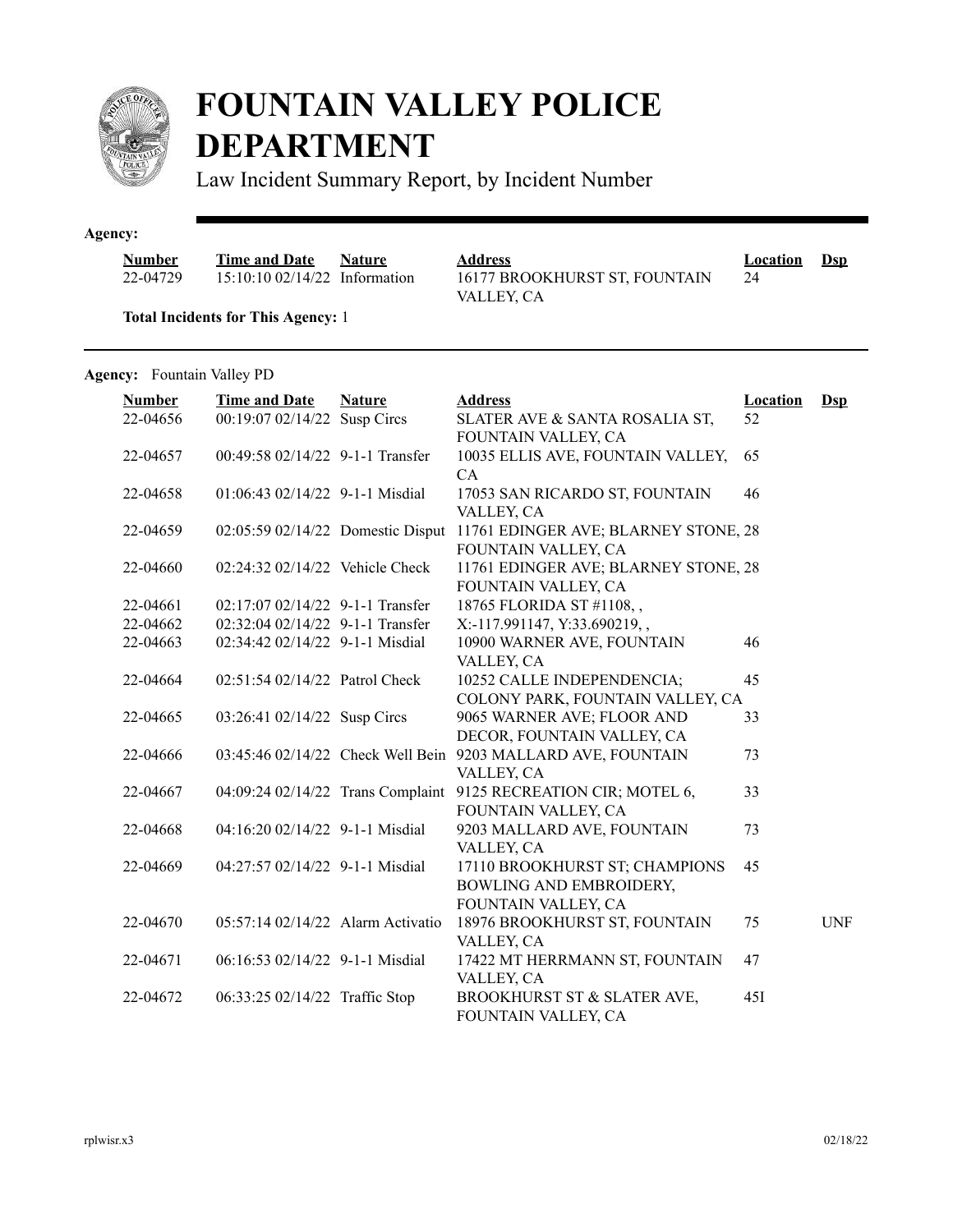| <b>Number</b>        | <b>Time and Date</b>                                                | <b>Nature</b> | <b>Address</b>                                               | <b>Location</b> | $\mathbf{Dsp}$ |
|----------------------|---------------------------------------------------------------------|---------------|--------------------------------------------------------------|-----------------|----------------|
| 22-04673             | 06:52:17 02/14/22 9-1-1 Transfer                                    |               | 9925 LA ALAMEDA AVE; SEASIDE<br>TERRACE, FOUNTAIN VALLEY, CA | 44              |                |
| 22-04674             | 06:52:34 02/14/22 9-1-1 Transfer                                    |               | 17077 SAN MATEO ST; CARMEL                                   | 45              |                |
|                      |                                                                     |               | VILLAGE, FOUNTAIN VALLEY, CA                                 |                 |                |
| 22-04675             | 07:18:04 02/14/22 9-1-1 Transfer                                    |               | 17160 SANTA CATHERINE ST,                                    | 42              |                |
|                      |                                                                     |               | FOUNTAIN VALLEY, CA                                          |                 |                |
| 22-04676             | 07:43:26 02/14/22 Petty Theft Rpt                                   |               | 17200 BROOKHURST ST; 24 HR<br>FITNESS, FOUNTAIN VALLEY, CA   | 45              |                |
| 22-04677             | 07:58:13 02/14/22 Information                                       |               | 10197 PIKE AVE #3, FOUNTAIN VALLEY, 45                       |                 |                |
|                      |                                                                     |               | CA                                                           |                 |                |
| 22-04678             | 08:09:20 02/14/22 Non Injury Tc                                     |               | 9675 WARNER AVE; PLAVAN SCHOOL,                              | 34              |                |
|                      |                                                                     |               | FOUNTAIN VALLEY, CA                                          |                 |                |
| 22-04679             | 08:16:56 02/14/22 9-1-1 Open Line                                   |               | 11621 HEIL AVE, FOUNTAIN VALLEY,<br>CA                       | 28              |                |
| 22-04680             | 08:55:16 02/14/22 Trans Complaint                                   |               | 18410 BROOKHURST ST; FV                                      | 65              |                |
|                      |                                                                     |               | MONTESSORI CENTER, FOUNTAIN                                  |                 |                |
|                      |                                                                     |               | VALLEY, CA                                                   |                 |                |
| 22-04681             | 09:05:11 02/14/22 9-1-1 Transfer                                    |               | 17816 BUSHARD ST; FVHS, FOUNTAIN                             | 54              |                |
|                      |                                                                     |               | VALLEY, CA<br>17920 BROOKHURST ST; BLACK                     |                 |                |
| 22-04682             | 09:08:33 02/14/22 Traffic Stop                                      |               | ANGUS STEAKHOUSESLLC, FOUNTAIN                               | 55              |                |
|                      |                                                                     |               | VALLEY, CA                                                   |                 |                |
| 22-04683             | 09:16:09 02/14/22 9-1-1 Transfer                                    |               | 8986 EL PRESIDENTE AVE, FOUNTAIN                             | 52              |                |
|                      |                                                                     |               | VALLEY, CA                                                   |                 |                |
| 22-04684             | 09:25:44 02/14/22 Citizen Assist                                    |               | 18315 LOS CANARIOS ST, FOUNTAIN                              | 65              |                |
| 22-04685             | 09:39:56 02/14/22 Citizen Assist                                    |               | VALLEY, CA<br>16089 CARIBOU ST, FOUNTAIN VALLEY, 23          |                 |                |
|                      |                                                                     |               | CA                                                           |                 |                |
| 22-04686             | 09:44:17 02/14/22 Subj Detained                                     |               | 9600 DOLPHIN AVE; VALLEY VISTA,                              | 54              | PAJ            |
|                      |                                                                     |               | FOUNTAIN VALLEY, CA                                          |                 |                |
| 22-04687             | 09:44:44 02/14/22 Trans Complaint                                   |               | 18295 BROOKHURST ST; T J MAXX,                               | 64              |                |
|                      |                                                                     |               | FOUNTAIN VALLEY, CA                                          |                 |                |
| 22-04688<br>22-04689 | 09:47:01 02/14/22 9-1-1 Misdial<br>10:10:14 02/14/22 Outside Agency |               | X:-117.986898, Y:33.693180,,<br>NEWLAND ST & GARFIELD AVE,   | OUT72           |                |
|                      |                                                                     |               | FOUNTAIN VALLEY, CA                                          |                 |                |
| 22-04690             |                                                                     |               | 10:10:31 02/14/22 Trans Complaint 17680 NEWHOPE ST, FOUNTAIN | 57              |                |
|                      |                                                                     |               | VALLEY, CA                                                   |                 |                |
| 22-04691             | 10:15:48 02/14/22 Direct Pat/Traf                                   |               | <b>BUSHARD ST &amp; SLATER AVE,</b>                          | 44I             |                |
| 22-04692             | 10:15:54 02/14/22 Abandoned Veh                                     |               | FOUNTAIN VALLEY, CA<br>10969 SLATER AVE, FOUNTAIN VALLEY, 46 |                 |                |
|                      |                                                                     |               | CA                                                           |                 |                |
| 22-04693             | 10:17:11 02/14/22 Abandoned Veh                                     |               | 16343 MT ACKERMAN CIR, FOUNTAIN 28                           |                 |                |
|                      |                                                                     |               | VALLEY, CA                                                   |                 |                |
| 22-04694             | 10:18:16 02/14/22 Traffic Stop                                      |               | BUSHARD ST & WARNER AVE; S/OF,                               | 34I             |                |
|                      |                                                                     |               | FOUNTAIN VALLEY, CA                                          |                 |                |
| 22-04695             | 10:47:16 02/14/22 Traffic Stop                                      |               | BUSHARD ST & WARNER AVE,<br>FOUNTAIN VALLEY, CA              | 34I             |                |
| 22-04696             | 10:48:49 02/14/22 9-1-1 Misdial                                     |               | 18130 RUSTIC CRT, FOUNTAIN VALLEY, 65                        |                 |                |
|                      |                                                                     |               | CA                                                           |                 |                |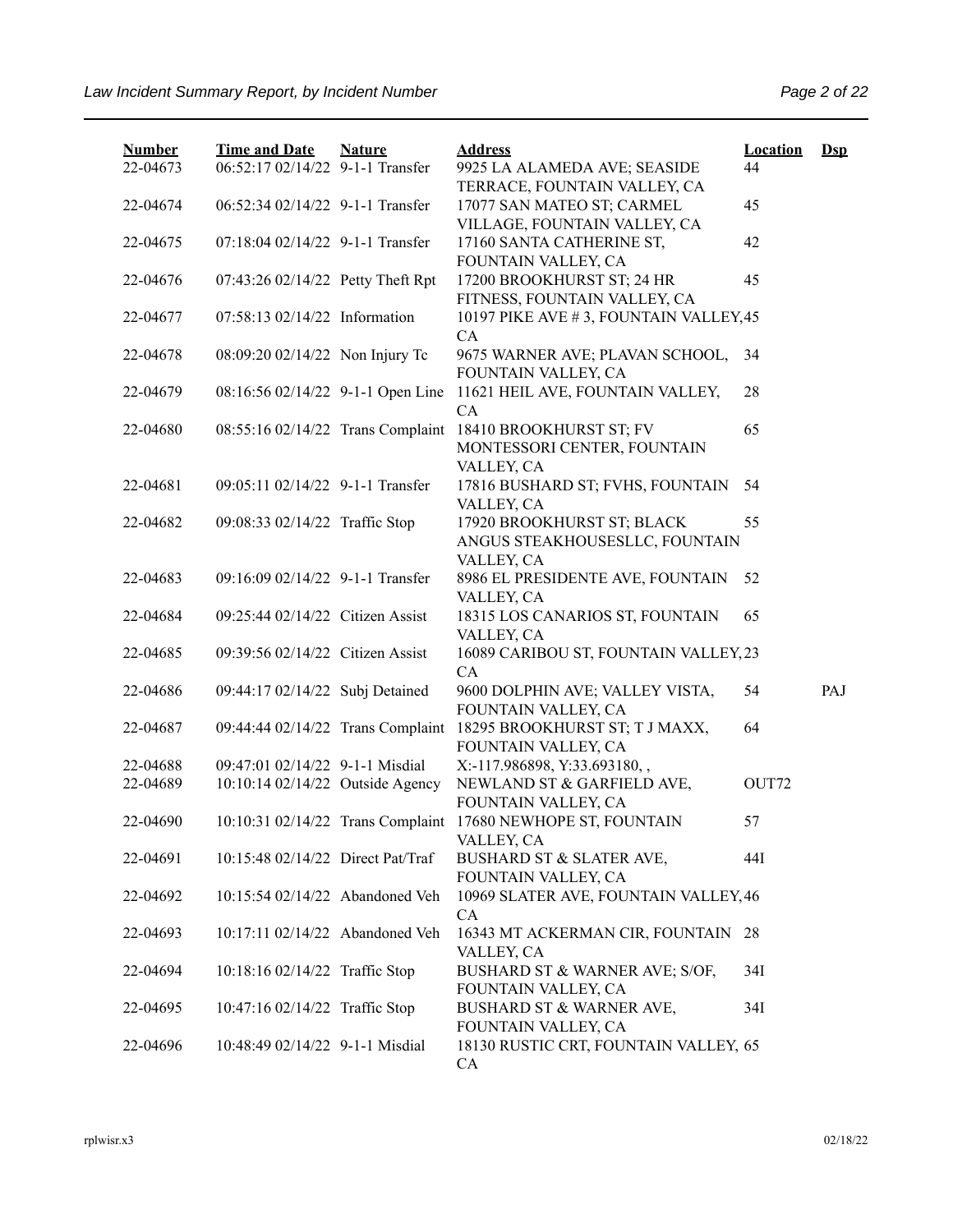| <b>Number</b><br>22-04697 | <b>Time and Date</b><br>10:50:35 02/14/22 Keep The Peace | <b>Nature</b> | <b>Address</b><br>18134 RUSTIC CRT, FOUNTAIN VALLEY, 65<br><b>CA</b>                    | <b>Location</b>   | $\mathbf{Dsp}$ |
|---------------------------|----------------------------------------------------------|---------------|-----------------------------------------------------------------------------------------|-------------------|----------------|
| 22-04698                  | 10:59:16 02/14/22 9-1-1 Transfer                         |               | 10175 SLATER AVE # 200;<br>RENAISSANCE RECOVERY, FOUNTAIN                               | 45                |                |
| 22-04699                  | 11:05:09 02/14/22 Direct Pat/Traf                        |               | VALLEY, CA<br>BROOKHURST ST & WARNER AVE,<br>FOUNTAIN VALLEY, CA                        | 35I               |                |
|                           |                                                          |               |                                                                                         |                   |                |
| 22-04701                  | 11:30:56 02/14/22 9-1-1 Transfer                         |               | 10208 ROBIN AVE, FOUNTAIN VALLEY, 75<br>CA                                              |                   |                |
| 22-04702                  | 11:52:48 02/14/22 Traffic Stop                           |               | 17099 BROOKHURST ST; SAMS CLUB,<br>FOUNTAIN VALLEY, CA                                  | 44                |                |
| 22-04703                  | 11:53:39 02/14/22 9-1-1 Misdial                          |               | 9920 TALBERT AVE; OC MEMORIAL<br>HOSPITAL, FOUNTAIN VALLEY, CA                          | 64                |                |
| 22-04704                  | 12:23:20 02/14/22 9-1-1 Open Line                        |               | 16556 EUCLID ST, FOUNTAIN VALLEY,<br>CA                                                 | 37                |                |
| 22-04706                  | 12:26:11 02/14/22 9-1-1 Open Line                        |               | 12114 BERG RIVER CIR, FOUNTAIN<br>VALLEY, CA                                            | 29                |                |
| 22-04707                  |                                                          |               | 12:24:16 02/14/22 Non Inj-H&R Rpt 17900 NEWHOPE ST; COSTCO,<br>FOUNTAIN VALLEY, CA      | 57                |                |
| 22-04708                  | 12:39:11 02/14/22 Fraud Rpt                              |               | 16375 SAN GABRIEL ST, FOUNTAIN<br>VALLEY, CA                                            | 28                | <b>INF</b>     |
| 22-04709                  | 12:44:57 02/14/22 9-1-1 Open Line                        |               | 15792 WARD ST, GARDEN GROVE, CA                                                         | 16                |                |
| 22-04710                  | 12:47:08 02/14/22 9-1-1 Transfer                         |               | MAGNOLIA ST & HEIL AVE, FOUNTAIN 23I<br>VALLEY, CA                                      |                   |                |
| 22-04711                  | 12:49:35 02/14/22 9-1-1 Misdial                          |               | 1201 NEWHOPE ST, SANTA ANA, CA                                                          | OUT <sub>17</sub> |                |
| 22-04712                  | 12:49:23 02/14/22 9-1-1 Misdial                          |               | 18111 BROOKHURST ST; MEMORIAL<br>CARE ORANGE COAST MEDICAL CENT,<br>FOUNTAIN VALLEY, CA | 64                |                |
| 22-04713                  | 13:10:30 02/14/22 Alarm Activatio                        |               | 18591 BROOKHURST ST, FOUNTAIN<br>VALLEY, CA                                             | 74                | <b>UNF</b>     |
| 22-04714                  | 13:12:14 02/14/22 Courtesy Rpt                           |               | 9925 LA ALAMEDA AVE; SEASIDE<br>TERRACE, FOUNTAIN VALLEY, CA                            | 44                | <b>INF</b>     |
| 22-04715                  | 13:24:01 02/14/22 Priv Prop Imp                          |               | 17272 NEWHOPE ST; BEEUWSAERT<br>BASKETBALL, FOUNTAIN VALLEY, CA                         | 48                |                |
| 22-04716                  | 13:25:15 02/14/22 Information                            |               | 18134 RUSTIC CRT, FOUNTAIN VALLEY, 65<br><b>CA</b>                                      |                   |                |
| 22-04717                  | 13:29:57 02/14/22 9-1-1 Transfer                         |               | 17744 NIEVES ST, FOUNTAIN VALLEY,<br>CA                                                 | 56                |                |
| 22-04718                  | 13:33:19 02/14/22 9-1-1 Open Line                        |               | 17744 NIEVES ST, FOUNTAIN VALLEY,<br>CA                                                 | 56                |                |
| 22-04719                  | 13:42:00 02/14/22 Courtesy Rpt                           |               | 17689 LOS ALAMOS ST, FOUNTAIN<br>VALLEY, CA                                             | 55                | <b>INF</b>     |
| 22-04720                  | 13:41:57 02/14/22 9-1-1 Transfer                         |               | 17077 SAN MATEO ST; CARMEL<br>VILLAGE, FOUNTAIN VALLEY, CA                              | 45                |                |
| 22-04721                  | 13:38:45 02/14/22 Dist Of Peac                           |               | 16112 HARBOR BLVD; DIALOGIC<br>MOTOR GROUP, FOUNTAIN VALLEY,<br>CA                      | 29                |                |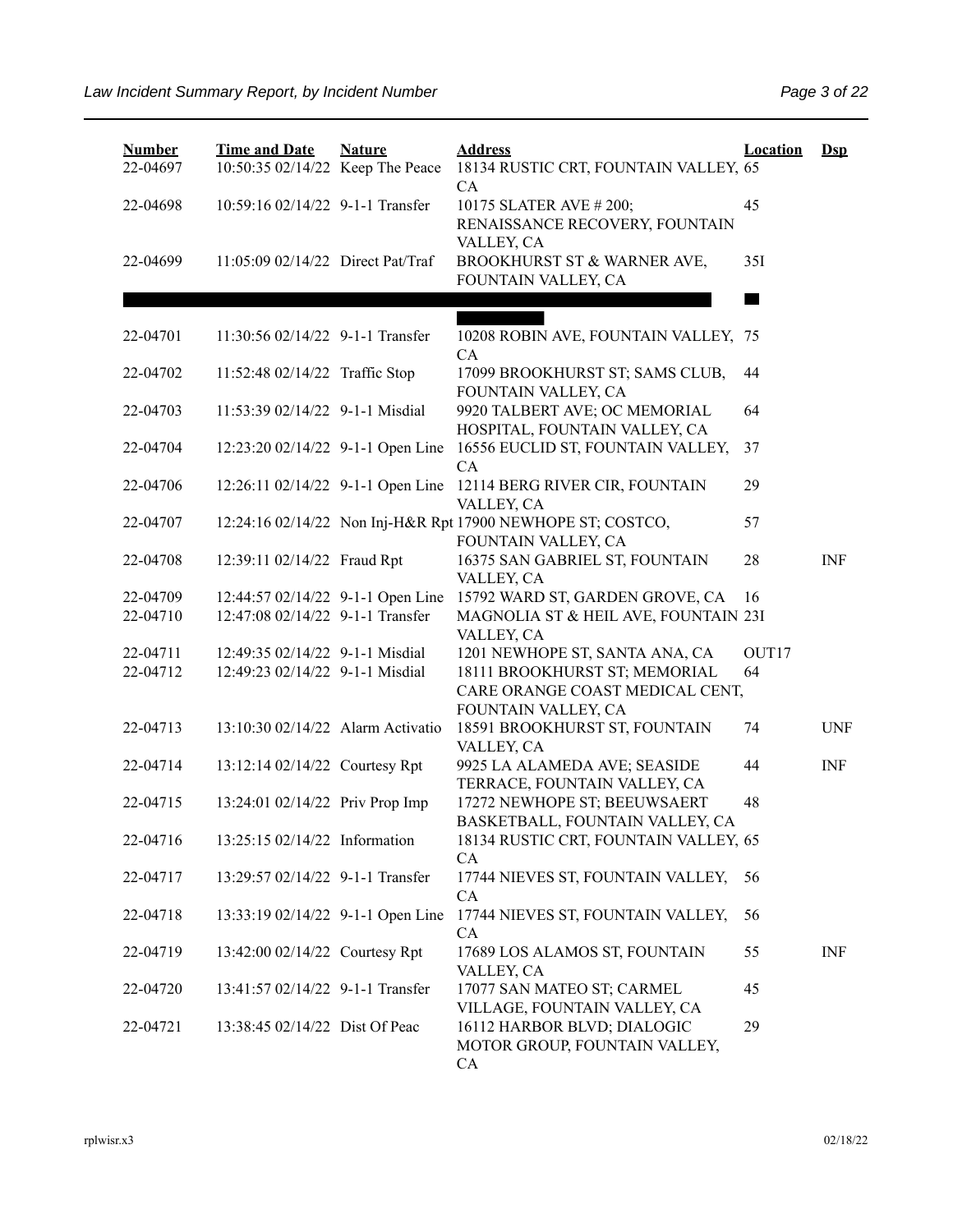| <b>Number</b><br>22-04722 | <b>Time and Date</b><br>13:48:30 02/14/22 9-1-1 Incomplet | <b>Nature</b> | <b>Address</b><br>17816 BUSHARD ST; FVHS, FOUNTAIN                            | <b>Location</b><br>54 | $\mathbf{Dsp}$ |
|---------------------------|-----------------------------------------------------------|---------------|-------------------------------------------------------------------------------|-----------------------|----------------|
|                           |                                                           |               | VALLEY, CA                                                                    |                       |                |
| 22-04723                  | 14:04:36 02/14/22 Traffic Stop                            |               | SLATER AVE & WARD ST; 7-11,<br>FOUNTAIN VALLEY, CA                            | 46I                   |                |
| 22-04724                  | 14:09:22 02/14/22 9-1-1 Transfer                          |               | 17200 NEWHOPE ST; LOS<br>CABALLEROS, FOUNTAIN VALLEY, CA                      | 48                    |                |
| 22-04725                  | 14:13:03 02/14/22 Property Rpt                            |               | 16400 BROOKHURST ST; FV REC<br>CENTER, FOUNTAIN VALLEY, CA                    | 25                    |                |
| 22-04726                  | 14:22:39 02/14/22 Vehicle Check                           |               | EDINGER AVE & WARD ST; E/OF,<br>FOUNTAIN VALLEY, CA                           | 16I                   |                |
| 22-04727                  | 14:40:58 02/14/22 Grand Theft Rpt                         |               | 10725 ELLIS AVE # H, FOUNTAIN<br>VALLEY, CA                                   | 66                    |                |
| 22-04728                  | 15:09:17 02/14/22 Traffic Hazard                          |               | NEWLAND ST & ELLIS AVE, FOUNTAIN 62I<br>VALLEY, CA                            |                       |                |
| 22-04730                  | 15:12:50 02/14/22 Information                             |               | 16177 BROOKHURST ST, FOUNTAIN<br>VALLEY, CA                                   | 24                    |                |
| 22-04731                  | 15:27:30 02/14/22 9-1-1 Transfer                          |               | BROOKHURST ST & 405, FOUNTAIN<br>VALLEY, CA                                   | 55                    |                |
| 22-04732                  | 15:34:10 02/14/22 Traffic Stop                            |               | HONEYSUCKLE AVE & GALLATIN ST,<br>FOUNTAIN VALLEY, CA                         | 23                    |                |
| 22-04733                  | 15:39:22 02/14/22 9-1-1 Misdial                           |               | 18566 SANTA ANDREA ST, FOUNTAIN<br>VALLEY, CA                                 | 72                    |                |
| 22-04734                  | 15:37:19 02/14/22 Dist Of Peac                            |               | 16229 MT NIMBUS ST, FOUNTAIN<br>VALLEY, CA                                    | 27                    |                |
| 22-04735                  | 15:40:17 02/14/22 9-1-1 Incomplet                         |               | 10900 WARNER AVE, FOUNTAIN<br>VALLEY, CA                                      | 46                    |                |
| 22-04736                  | 15:53:15 02/14/22 9-1-1 Transfer                          |               | 18111 BROOKHURST ST; MEMORIAL<br>CARE ORANGE COAST MEDICAL CENT,              | 64                    |                |
| 22-04737                  | 16:03:37 02/14/22 Citizen Assist                          |               | FOUNTAIN VALLEY, CA<br>16051 BROOKHURST ST # A;<br>STARBUCKS COFFEE, FOUNTAIN | 24                    |                |
| 22-04738                  | 16:13:01 02/14/22 Traffic Hazard                          |               | VALLEY, CA<br>NEWLAND ST & GARFIELD AVE,<br>FOUNTAIN VALLEY, CA               | OUT72                 |                |
| 22-04739                  | 16:15:10 02/14/22 Courtesy Rpt                            |               | 15955 ROBSON CRT, FOUNTAIN<br>VALLEY, CA                                      | 18                    | <b>INF</b>     |
| 22-04740                  | 16:23:02 02/14/22 Non Injury Tc                           |               | 10200 SLATER AVE; PD REAR,<br>FOUNTAIN VALLEY, CA                             | 55                    |                |
| 22-04741                  | 16:25:37 02/14/22 Hailed By Citiz                         |               | NEWLAND ST & TRINITY RIVER CIR,<br>FOUNTAIN VALLEY, CA                        | OUT62                 |                |
| 22-04742                  | 16:23:39 02/14/22 Citizen Assist                          |               | 11111 LA NARANJA CRT, FOUNTAIN<br>VALLEY, CA                                  | 47                    |                |
| 22-04743                  | 16:33:07 02/14/22 Non Injury Tc                           |               | WARNER AVE & EUCLID ST, FOUNTAIN 37I<br>VALLEY, CA                            |                       |                |
| 22-04744                  | 16:35:53 02/14/22 Courtesy Rpt                            |               | 16428 SAN JACINTO ST, FOUNTAIN<br>VALLEY, CA                                  | 28                    | <b>INF</b>     |
| 22-04745                  | 16:41:52 02/14/22 9-1-1 Open Line                         |               | 10489 EDINGER AVE, FOUNTAIN<br>VALLEY, CA                                     | 15                    |                |
| 22-04746                  | 16:44:11 02/14/22 Trans Complaint                         |               | 10800 KALAMA RIVER AVE; FRYS,<br>FOUNTAIN VALLEY, CA                          | 66                    |                |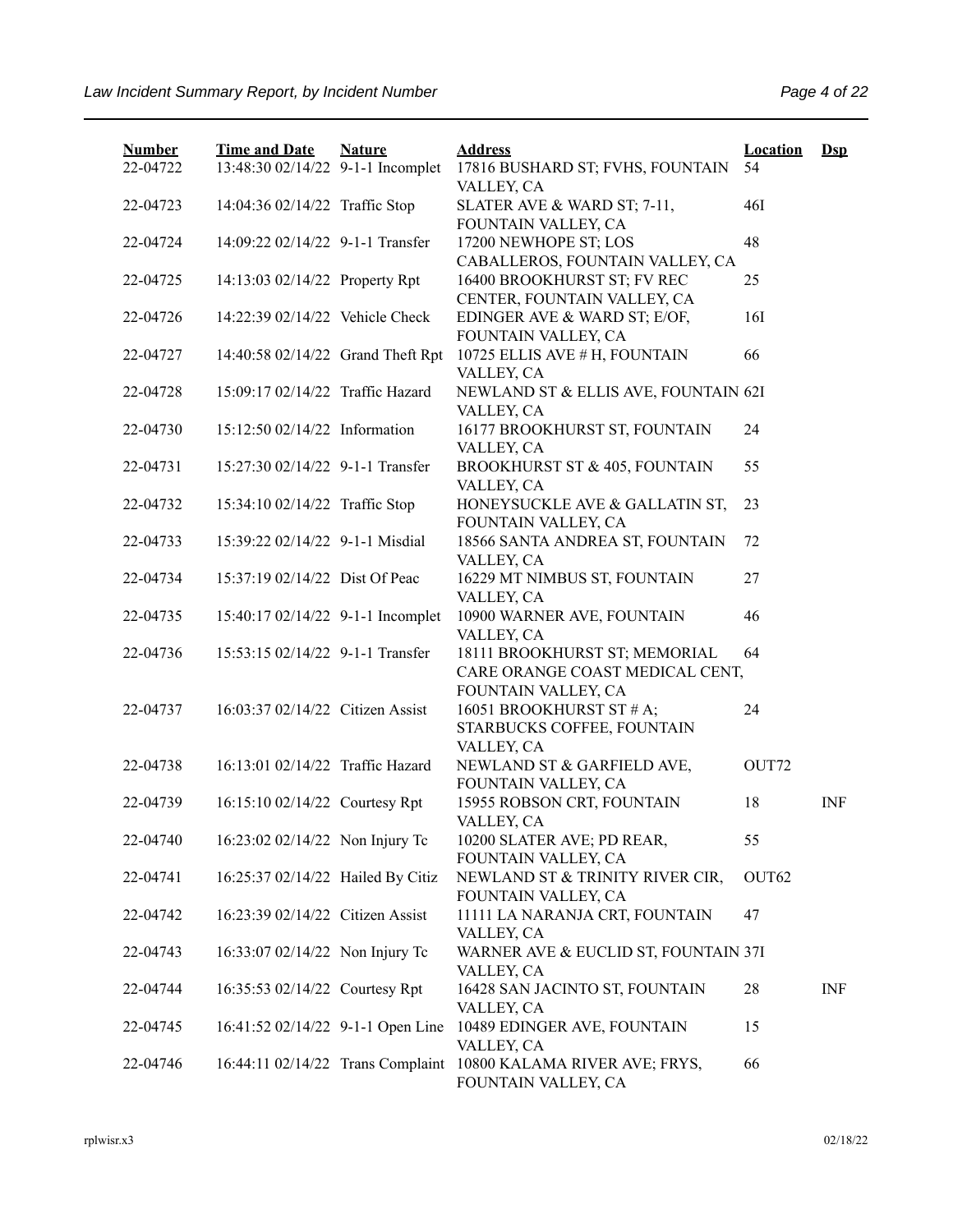| <b>Number</b><br>22-04747 | <b>Time and Date</b><br>16:48:13 02/14/22 Patrol Check | <b>Nature</b> | <b>Address</b><br>18751 CAPENSE ST, FOUNTAIN VALLEY, 73                      | <b>Location</b> | $\mathbf{Dsp}$            |
|---------------------------|--------------------------------------------------------|---------------|------------------------------------------------------------------------------|-----------------|---------------------------|
| 22-04748                  | 16:52:42 02/14/22 Courtesy Rpt                         |               | CA<br>17375 BROOKHURST ST #81,<br>FOUNTAIN VALLEY, CA                        | 44              | $\ensuremath{\text{INF}}$ |
| 22-04749                  | 17:00:04 02/14/22 Threats Rpt                          |               | 10200 SLATER AVE, FOUNTAIN VALLEY, 55<br>CA                                  |                 |                           |
| 22-04750                  | 17:15:48 02/14/22 Trans Complaint                      |               | 18081 MAGNOLIA ST; CRUNCH<br>FITNESS, FOUNTAIN VALLEY, CA                    | 62              |                           |
| 22-04751                  | 17:32:44 02/14/22 Trans Complaint                      |               | 17900 NEWHOPE ST; COSTCO,<br>FOUNTAIN VALLEY, CA                             | 57              |                           |
| 22-04752                  | 17:35:46 02/14/22 Outside Agency                       |               | 9446 GARDENIA AVE, FOUNTAIN<br>VALLEY, CA                                    | 33              |                           |
| 22-04753                  |                                                        |               | 17:37:56 02/14/22 9-1-1 Abandoned 15950 MAIDSTONE ST, FOUNTAIN<br>VALLEY, CA | 15              |                           |
| 22-04754                  | 17:53:44 02/14/22 9-1-1 Open Line                      |               | 17200 BROOKHURST ST, FOUNTAIN<br>VALLEY, CA                                  | 45              |                           |
| 22-04755                  | 17:58:00 02/14/22 Dist Of Peac                         |               | 18361 EUCLID ST; GUITAR CENTER,<br>FOUNTAIN VALLEY, CA                       | 66              | <b>INF</b>                |
| 22-04756                  | 18:09:34 02/14/22 9-1-1 Transfer                       |               | 17136 MAGNOLIA ST; CVS, FOUNTAIN<br>VALLEY, CA                               | 43              |                           |
| 22-04757                  | 18:11:34 02/14/22 Citizen Assist                       |               | 18195 SANTA JOANANA ST, FOUNTAIN 62<br>VALLEY, CA                            |                 |                           |
| 22-04758                  | 18:26:37 02/14/22 Dog Issue                            |               | 17415 LOS JARDINES WEST; MASUDA<br>SCHOOL, FOUNTAIN VALLEY, CA               | 46              |                           |
| 22-04759                  | 18:16:43 02/14/22 Illegal Parking                      |               | SLATER AVE & WARD ST, FOUNTAIN<br>VALLEY, CA                                 | <b>46I</b>      |                           |
| 22-04760                  | 18:33:20 02/14/22 9-1-1 Transfer                       |               | 10425 SLATER AVE # 201, FOUNTAIN<br>VALLEY, CA                               | 45              |                           |
| 22-04761                  | 18:32:59 02/14/22 Dog Issue                            |               | SLATER AVE & WARD ST, FOUNTAIN<br>VALLEY, CA                                 | <b>46I</b>      |                           |
| 22-04762                  | 19:00:04 02/14/22 Fraud Rpt                            |               | 9795 BIRD CRT, FOUNTAIN VALLEY, CA 64                                        |                 |                           |
| 22-04763                  | 19:27:35 02/14/22 Vehicle Check                        |               | MT HERRMANN ST & SLATER AVE; N<br>OF, FOUNTAIN VALLEY, CA                    | 57              |                           |
| 22-04764                  | 19:44:47 02/14/22 Ped Check                            |               | 16475 HARBOR BLVD # A; 7 ELEVEN,<br>FOUNTAIN VALLEY, CA                      | 28              |                           |
| 22-04765                  | 19:45:33 02/14/22 Other Type Call                      |               | 17300 MT HERRMANN ST; FV CITY<br>YARD, FOUNTAIN VALLEY, CA                   | 47              |                           |
| 22-04766                  | 20:07:03 02/14/22 Direct Pat/Traf                      |               | HARBOR BLVD & HEIL AVE, FOUNTAIN 29I<br>VALLEY, CA                           |                 |                           |
| 22-04767                  | 20:07:38 02/14/22 Traffic Stop                         |               | HARBOR BLVD & HEIL AVE; N OF,<br>FOUNTAIN VALLEY, CA                         | 29I             |                           |
| 22-04768                  | 20:22:52 02/14/22 Traffic Stop                         |               | LILAC AVE & HARBOR BLVD; W OF,<br>FOUNTAIN VALLEY, CA                        | 19I             |                           |
| 22-04769                  | 20:23:20 02/14/22 Trans Complaint                      |               | 18011 NEWHOPE ST # A; PANDA<br>EXPRESS, FOUNTAIN VALLEY, CA                  | 67              |                           |
| 22-04770                  | 20:55:59 02/14/22 Direct Pat/Traf                      |               | BROOKHURST,,                                                                 |                 |                           |
| 22-04771                  | 20:56:29 02/14/22 Hailed By Citiz                      |               | 17150 BROOKHURST ST # E; CHIPOTLE, 45<br>FOUNTAIN VALLEY, CA                 |                 |                           |
| 22-04772                  |                                                        |               | 21:03:58 02/14/22 Non Inj-H&R Rpt 8921 LA PALOMA AVE, FOUNTAIN<br>VALLEY, CA | 42              |                           |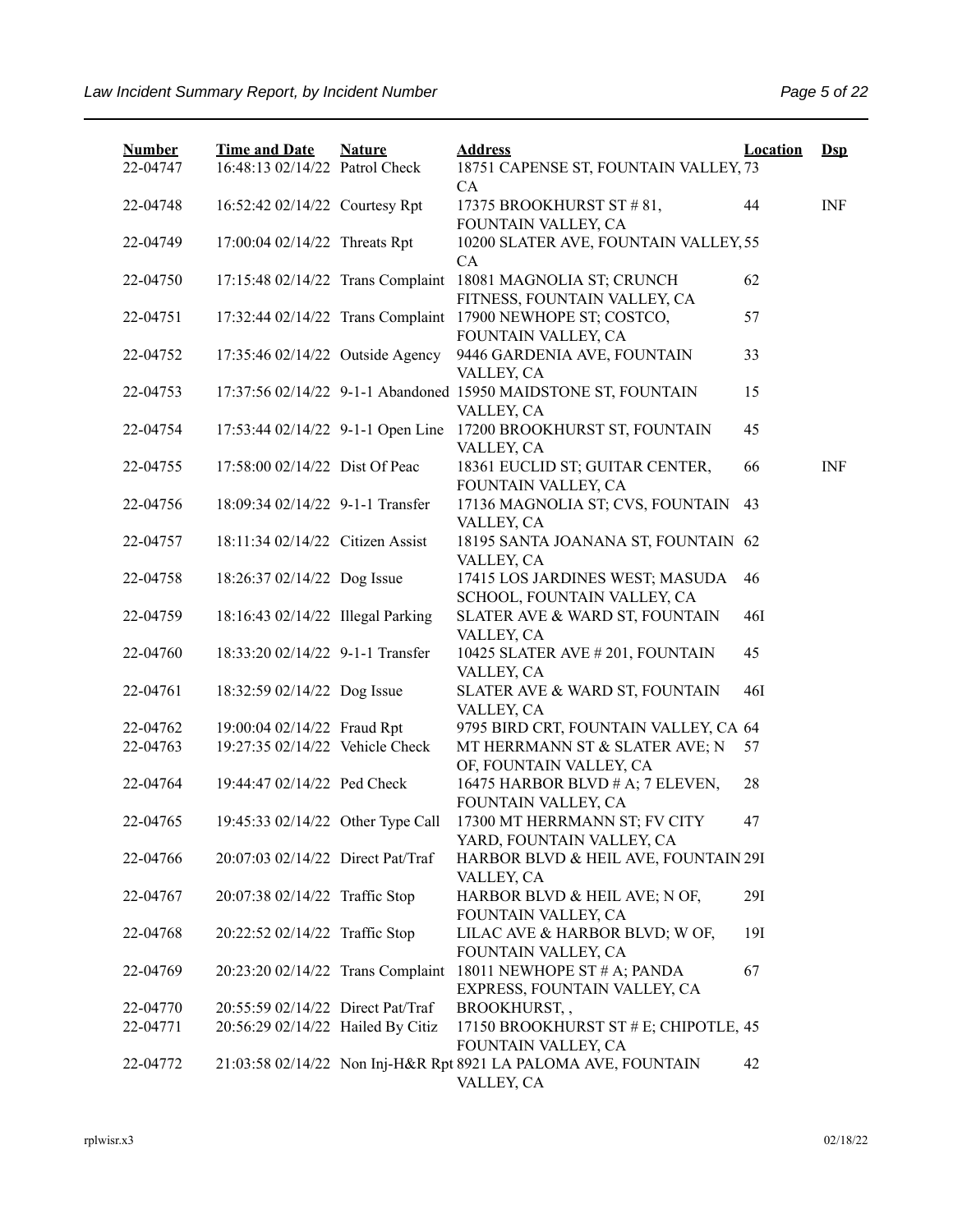| <b>Number</b><br>22-04773 | <b>Time and Date</b><br>21:09:12 02/14/22 9-1-1 Transfer | <b>Nature</b> | <b>Address</b><br>15998 MT MATTERHORN ST, FOUNTAIN 19        | <b>Location</b> | $\mathbf{Dsp}$ |
|---------------------------|----------------------------------------------------------|---------------|--------------------------------------------------------------|-----------------|----------------|
|                           |                                                          |               | VALLEY, CA                                                   |                 |                |
| 22-04774                  | 21:10:12 02/14/22 Traffic Stop                           |               | BROOKHURST ST & WARNER AVE,<br>FOUNTAIN VALLEY, CA           | 35I             |                |
| 22-04775                  | 21:30:43 02/14/22 Citizen Assist                         |               | 18545 BROOKHURST ST; PET SUPPLY,<br>FOUNTAIN VALLEY, CA      | 74              |                |
| 22-04776                  | 21:34:39 02/14/22 Check Well Bein                        |               | 18920 BROOKHURST ST; GROCERY<br>OUTLET, FOUNTAIN VALLEY, CA  | 75              |                |
| 22-04777                  | 22:25:05 02/14/22 Vehicle Check                          |               | EDINGER AVE & IRIS AVE; WOF,<br>FOUNTAIN VALLEY, CA          | 28              |                |
| 22-04778                  | 22:36:15 02/14/22 Burglary                               |               | 9125 RECREATION CIR; MOTEL 6,<br>FOUNTAIN VALLEY, CA         | 33              | <b>INF</b>     |
| 22-04779                  | 22:39:04 02/14/22 Susp Subj                              |               | 17066 LOS MODELOS ST, FOUNTAIN<br>VALLEY, CA                 | 46              |                |
| 22-04780                  | 23:05:56 02/14/22 Priv Prop Imp                          |               | 16061 BROOKHURST ST; ALBERTSONS, 24<br>FOUNTAIN VALLEY, CA   |                 |                |
| 22-04781                  | 00:11:25 02/15/22 9-1-1 Transfer                         |               | 9153 SWALLOW AVE, FOUNTAIN<br>VALLEY, CA                     | 73              |                |
| 22-04782                  | 00:23:47 02/15/22 Bike Stop                              |               | 16377 HARBOR BLVD; MANNA<br>DONUTS, FOUNTAIN VALLEY, CA      | 28              | PAA            |
| 22-04783                  | 01:27:14 02/15/22 Patrol Check                           |               | RD 45,,                                                      |                 |                |
| 22-04784                  | 01:48:37 02/15/22 Jail Check                             |               | 10200 SLATER AVE, FOUNTAIN VALLEY, 55<br>CA                  |                 |                |
| 22-04785                  | 02:11:16 02/15/22 Priv Prop Imp                          |               | 9580 EL REY AVE; CORTE BELLA APTS, 44<br>FOUNTAIN VALLEY, CA |                 |                |
| 22-04786                  | 02:40:33 02/15/22 Patrol Check                           |               | EVEREST CIR & AZALEA AVE,<br>FOUNTAIN VALLEY, CA             | 28              |                |
| 22-04787                  | 02:47:19 02/15/22 Patrol Check                           |               | 17200 NEWHOPE ST; LOS<br>CABALLEROS, FOUNTAIN VALLEY, CA     | 48              |                |
| 22-04788                  | 03:02:44 02/15/22 Patrol Check                           |               | 17481 NEWHOPE ST; CRASH<br>CHAMPIONS, FOUNTAIN VALLEY, CA    | 47              |                |
| 22-04789                  | 03:48:58 02/15/22 Patrol Check                           |               | RD 28,,                                                      |                 |                |
| 22-04790                  | 04:09:57 02/15/22 Petty Theft Rpt                        |               | 17953 POINT LOMA ST, FOUNTAIN<br>VALLEY, CA                  | 52              |                |
| 22-04791                  | 04:44:56 02/15/22 9-1-1 Transfer                         |               | 0 LILAC AVE, FOUNTAIN VALLEY, CA                             | 18              |                |
| 22-04792                  | 04:49:39 02/15/22 Domestic Disput                        |               | 11300 WARNER AVE # D207, FOUNTAIN 47<br>VALLEY, CA           |                 |                |
| 22-04793                  | 06:22:33 02/15/22 Alarm Activatio                        |               | 11044 BELLFLOWER AVE, FOUNTAIN<br>VALLEY, CA                 | 27              |                |
| 22-04794                  | 06:30:22 02/15/22 Alarm Activatio                        |               | 9895 WARNER AVE, FOUNTAIN VALLEY, 34<br>CA                   |                 | <b>UNF</b>     |
| 22-04795                  | 06:39:10 02/15/22 Traffic Stop                           |               | 405 & BROOKHURST ST, FOUNTAIN<br>VALLEY, CA                  | 54              |                |
| 22-04796                  | 06:51:01 02/15/22 Traffic Stop                           |               | BROOKHURST ST & 405, FOUNTAIN<br>VALLEY, CA                  | 54              |                |
| 22-04797                  | 07:03:43 02/15/22 Traffic Stop                           |               | BROOKHURST ST & 405, FOUNTAIN<br>VALLEY, CA                  | 54              |                |
| 22-04798                  | 07:08:57 02/15/22 9-1-1 Transfer                         |               | 17816 BUSHARD ST; FVHS, FOUNTAIN<br>VALLEY, CA               | 54              |                |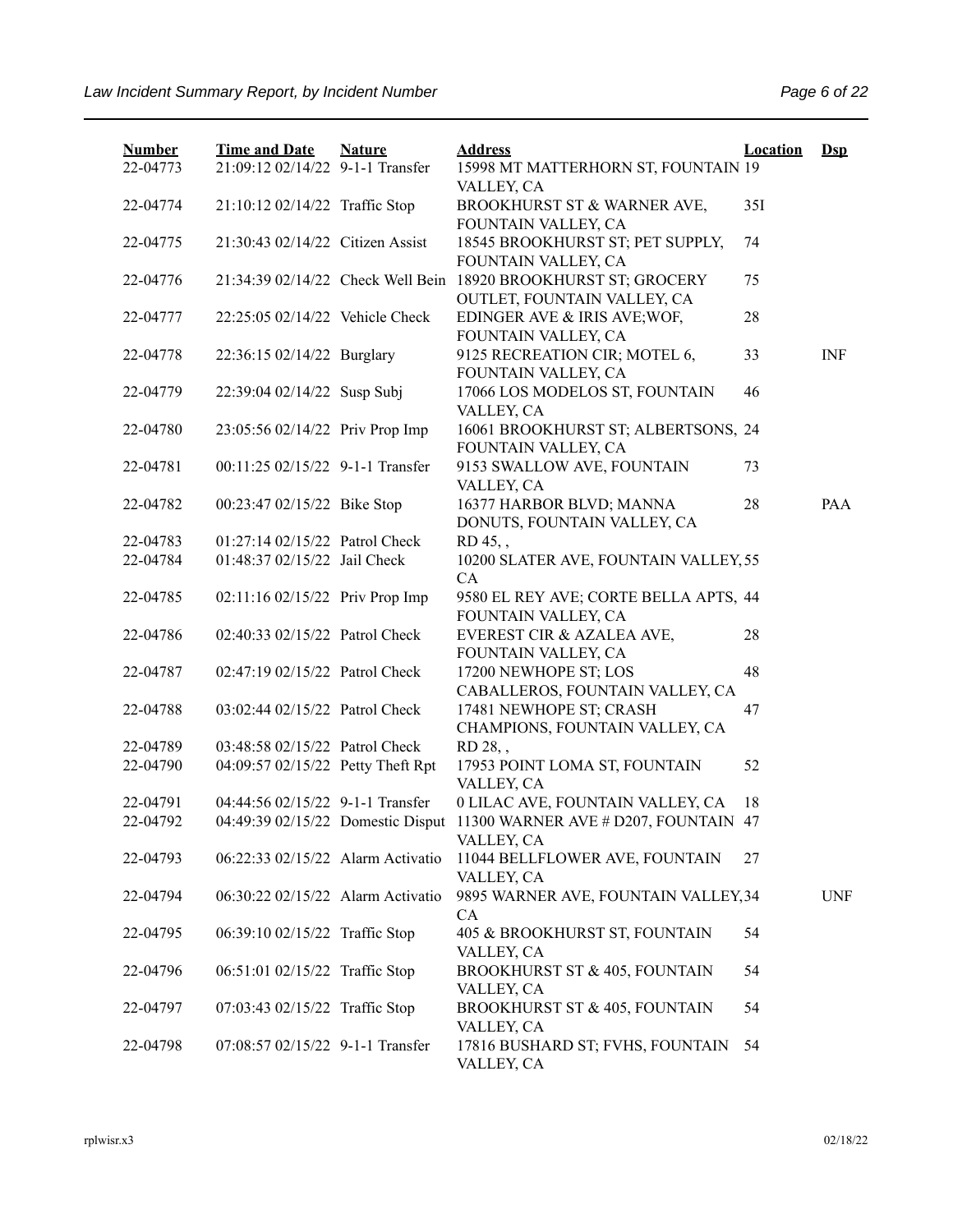| <b>Number</b> | <b>Time and Date</b>              | <b>Nature</b> | <b>Address</b>                                               | <b>Location</b> | $Dsp$      |
|---------------|-----------------------------------|---------------|--------------------------------------------------------------|-----------------|------------|
| 22-04799      | 07:09:22 02/15/22 9-1-1 Transfer  |               | 18305 MT LANGLEY ST; THE STORAGE 66                          |                 |            |
| 22-04800      | 07:19:25 02/15/22 Traffic Stop    |               | PLACE, FOUNTAIN VALLEY, CA<br>405 & BROOKHURST ST, FOUNTAIN  | 54              |            |
|               |                                   |               | VALLEY, CA                                                   |                 |            |
| 22-04801      | 07:21:42 02/15/22 Courtesy Rpt    |               | 17100 SANTA LUCIA ST, FOUNTAIN                               | 42              | <b>INF</b> |
|               |                                   |               | VALLEY, CA                                                   |                 |            |
| 22-04802      | 07:26:23 02/15/22 Traffic Stop    |               | BROOKHURST ST & 405, FOUNTAIN                                | 54              |            |
|               |                                   |               | VALLEY, CA                                                   |                 |            |
| 22-04803      | 07:38:33 02/15/22 Traffic Stop    |               | BROOKHURST ST & 405, FOUNTAIN                                | 54              |            |
|               |                                   |               | VALLEY, CA                                                   |                 |            |
| 22-04804      | 07:43:13 02/15/22 Courtesy Rpt    |               | 18651 BROOKHURST ST; SCHOOLS<br>FIRST CREDIT UNION, FOUNTAIN | 74              | <b>INA</b> |
|               |                                   |               | VALLEY, CA                                                   |                 |            |
| 22-04805      | 07:46:25 02/15/22 Traffic Stop    |               | 405 & BROOKHURST ST; NB 405 ON                               | 54              |            |
|               |                                   |               | RAMP @ BRK, FOUNTAIN VALLEY, CA                              |                 |            |
| 22-04806      | 07:42:37 02/15/22 Stolen Veh Rpt  |               | 17200 BROOKHURST ST; 24 HR                                   | 45              |            |
|               |                                   |               | FITNESS, FOUNTAIN VALLEY, CA                                 |                 |            |
| 22-04807      | 07:52:47 02/15/22 Courtesy Rpt    |               | 11431 STONECRESS AVE, FOUNTAIN                               | 37              | <b>INF</b> |
|               |                                   |               | VALLEY, CA                                                   |                 |            |
| 22-04808      | 07:56:39 02/15/22 Traffic Stop    |               | BROOKHURST ST & SLATER AVE;                                  | 45I             |            |
|               |                                   |               | SOUTH OF, FOUNTAIN VALLEY, CA                                |                 |            |
| 22-04809      | 08:02:02 02/15/22 Traffic Stop    |               | 405 & BROOKHURST ST, FOUNTAIN                                | 54              |            |
| 22-04811      | 08:13:40 02/15/22 Trans Complaint |               | VALLEY, CA<br>18410 BROOKHURST ST; FV                        | 65              |            |
|               |                                   |               | MONTESSORI CENTER, FOUNTAIN                                  |                 |            |
|               |                                   |               | VALLEY, CA                                                   |                 |            |
| 22-04812      | 08:14:10 02/15/22 Domestic Disput |               | 10057 LOS COYOTES CRT, FOUNTAIN                              | 75              |            |
|               |                                   |               | VALLEY, CA                                                   |                 |            |
| 22-04813      | 08:17:40 02/15/22 Traffic Stop    |               | BROOKHURST ST & SLATER AVE;                                  | 45I             |            |
|               |                                   |               | SOUTH OF, FOUNTAIN VALLEY, CA                                |                 |            |
| 22-04814      | 08:22:23 02/15/22 Traffic Stop    |               | 405 & BROOKHURST ST, FOUNTAIN                                | 54              |            |
|               |                                   |               | VALLEY, CA                                                   |                 |            |
| 22-04815      | 08:22:53 02/15/22 Outside Agency  |               | BROOKHURST ST & 405, FOUNTAIN                                | 54              |            |
| 22-04816      | 08:31:59 02/15/22 Trans Complaint |               | VALLEY, CA<br>11017 PETAL AVE, FOUNTAIN VALLEY,              | 27              |            |
|               |                                   |               | CA                                                           |                 |            |
| 22-04817      | 08:36:23 02/15/22 Traffic Stop    |               | 405 & BROOKHURST ST, FOUNTAIN                                | 54              |            |
|               |                                   |               | VALLEY, CA                                                   |                 |            |
| 22-04818      | 08:40:19 02/15/22 Other Type Call |               | 17415 MAGNOLIA ST, FOUNTAIN                                  | 42              |            |
|               |                                   |               | VALLEY, CA                                                   |                 |            |
| 22-04819      | 08:39:54 02/15/22 Registrant      |               | 11300 WARNER AVE; PALM ISLAND                                | 47              |            |
|               |                                   |               | SENIOR COMMUNITY, FOUNTAIN                                   |                 |            |
|               |                                   |               | VALLEY, CA                                                   |                 |            |
| 22-04820      | 08:44:50 02/15/22 Traffic Stop    |               | 405 & BROOKHURST ST, FOUNTAIN                                | 54              |            |
| 22-04821      | 08:47:30 02/15/22 Petty Theft Rpt |               | VALLEY, CA<br>17200 BROOKHURST ST, FOUNTAIN                  | 45              |            |
|               |                                   |               | VALLEY, CA                                                   |                 |            |
| 22-04822      | 08:50:13 02/15/22 9-1-1 Transfer  |               | 17806 MONTEZUMA CIR, FOUNTAIN                                | 55              |            |
|               |                                   |               | VALLEY, CA                                                   |                 |            |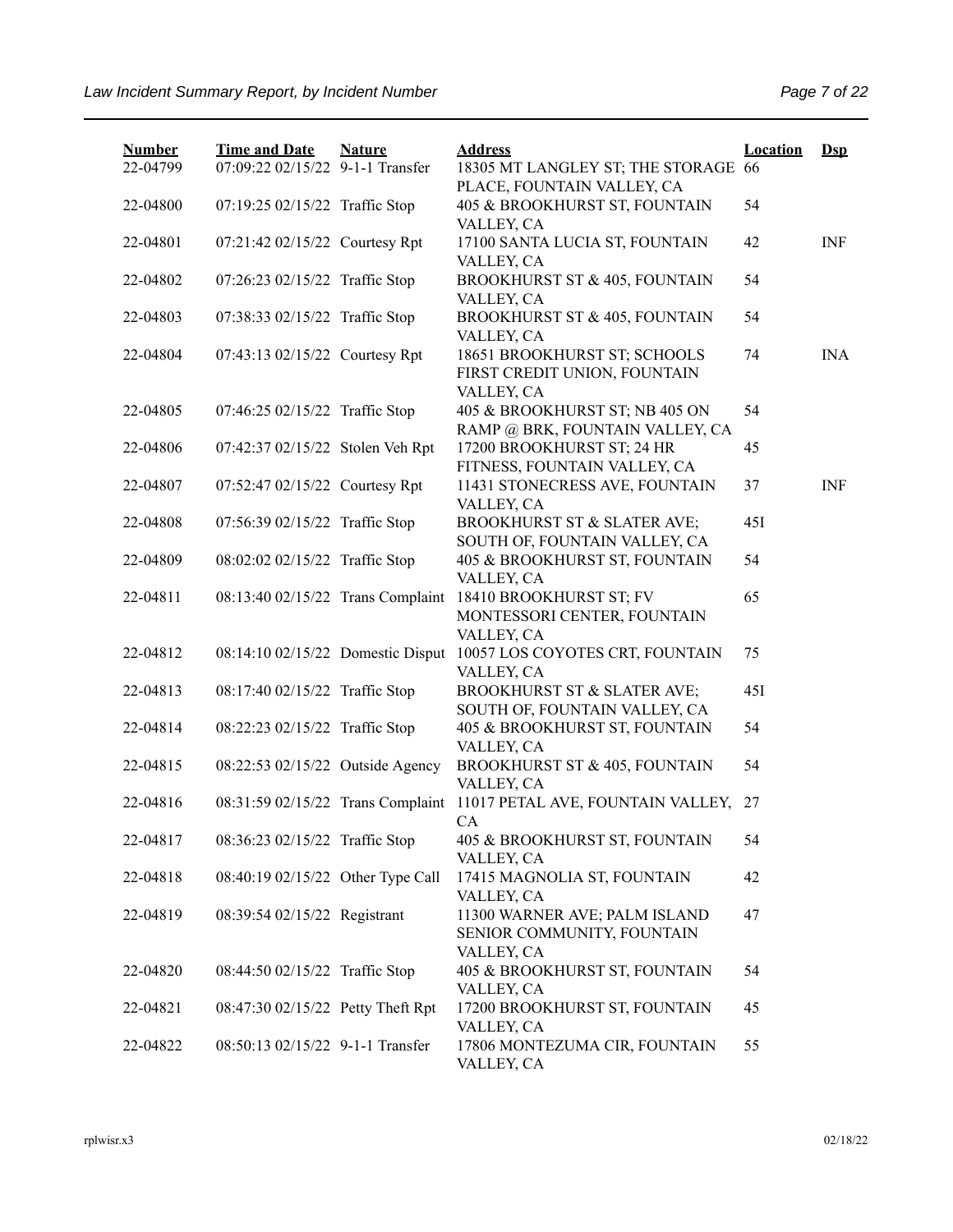| <b>Number</b><br>22-04823 | <b>Time and Date</b><br>08:55:06 02/15/22 Traffic Stop           | <b>Nature</b> | <b>Address</b><br>BUSHARD ST & SLATER AVE; NORTH                             | Location<br>44I | $\mathbf{Dsp}$ |
|---------------------------|------------------------------------------------------------------|---------------|------------------------------------------------------------------------------|-----------------|----------------|
| 22-04824                  | 09:01:58 02/15/22 Info Entry Only                                |               | OF, FOUNTAIN VALLEY, CA<br>10061 LOS COYOTES CRT, FOUNTAIN<br>VALLEY, CA     | 75              |                |
| 22-04825                  | 09:18:17 02/15/22 Follow Up                                      |               | 9446 GARDENIA AVE, FOUNTAIN<br>VALLEY, CA                                    | 33              |                |
| 22-04826                  | 09:19:23 02/15/22 Fvmc Violation                                 |               | 11093 SUDITH AVE, FOUNTAIN VALLEY, 37<br>CA                                  |                 |                |
| 22-04827                  | 09:24:29 02/15/22 9-1-1 Misdial                                  |               | 15945 HARBOR BLVD, FOUNTAIN<br>VALLEY, CA                                    | 18              |                |
| 22-04828                  | 09:44:18 02/15/22 Pert Follow Up                                 |               | 10442 AVENIDA CINCO DE MAYO,<br>FOUNTAIN VALLEY, CA                          | 45              |                |
| 22-04829                  | 09:44:23 02/15/22 Receipt                                        |               | 16368 FILBERT ST, FOUNTAIN VALLEY, 24<br>CA                                  |                 |                |
| 22-04830                  | 09:50:17 02/15/22 9-1-1 Open Line                                |               | 9559 LA AMAPOLA CIR, FOUNTAIN<br>VALLEY, CA                                  | 54              |                |
| 22-04831                  | 09:51:10 02/15/22 Registrant                                     |               | 17272 EUCLID ST # A, FOUNTAIN<br>VALLEY, CA                                  | 47              |                |
| 22-04832                  | 09:56:53 02/15/22 Priv Prop Imp                                  |               | 17431 BROOKHURST ST, FOUNTAIN<br>VALLEY, CA                                  | 44              |                |
|                           |                                                                  |               |                                                                              |                 |                |
| 22-04834                  | 10:06:15 02/15/22 9-1-1 Transfer                                 |               | E O<br>8700 WARNER AVE, FOUNTAIN VALLEY, 42                                  |                 |                |
| 22-04835                  | 10:09:51 02/15/22 9-1-1 Transfer                                 |               | CA<br>8700 WARNER AVE, FOUNTAIN VALLEY, 42                                   |                 |                |
| 22-04836                  | 10:19:52 02/15/22 9-1-1 Incomplet                                |               | CA<br>17110 BROOKHURST ST; CHAMPIONS<br>BOWLING AND EMBROIDERY,              | 45              |                |
| 22-04837                  | 10:22:34 02/15/22 Pert Follow Up                                 |               | FOUNTAIN VALLEY, CA<br>11559 ORCHID AVE, FOUNTAIN<br>VALLEY, CA              | 28              |                |
| 22-04838                  | 10:30:24 02/15/22 Priv Prop Imp                                  |               | 16061 BROOKHURST ST, FOUNTAIN<br>VALLEY, CA                                  | 24              |                |
| 22-04839                  | 10:31:40 02/15/22 Direct Pat/Traf                                |               | BROOKHURST ST & ELLIS AVE,<br>FOUNTAIN VALLEY, CA                            | 651             |                |
|                           |                                                                  |               |                                                                              |                 |                |
| 22-04841<br>22-04842      | 10:49:35 02/15/22 Courtesy Rpt<br>10:52:52 02/15/22 Traffic Stop |               | 202 PIGEON LN, FOUNTAIN VALLEY, CA63<br>WARNER AVE & EUCLID ST, FOUNTAIN 37I |                 | INF            |
| 22-04843                  | 10:55:39 02/15/22 Traffic Stop                                   |               | VALLEY, CA<br>TALBERT AVE & BROOKHURST ST;                                   | 55I             |                |
| 22-04844                  | 10:58:28 02/15/22 9-1-1 Misdial                                  |               | E-OF, FOUNTAIN VALLEY, CA<br>11383 STONECRESS AVE, FOUNTAIN<br>VALLEY, CA    | 37              |                |
| 22-04845                  | 11:06:44 02/15/22 9-1-1 Incomplet                                |               | 17090 SAN BRUNO ST # G24, FOUNTAIN 45<br>VALLEY, CA                          |                 |                |
| 22-04846                  | 11:07:24 02/15/22 9-1-1 Open Line                                |               | 18585 MORONGO ST, FOUNTAIN<br>VALLEY, CA                                     | 72              |                |
| 22-04847                  | 11:08:24 02/15/22 Courtesy Rpt                                   |               | 8948 YUBA RIVER AVE, FOUNTAIN<br>VALLEY, CA                                  | 72              | INF            |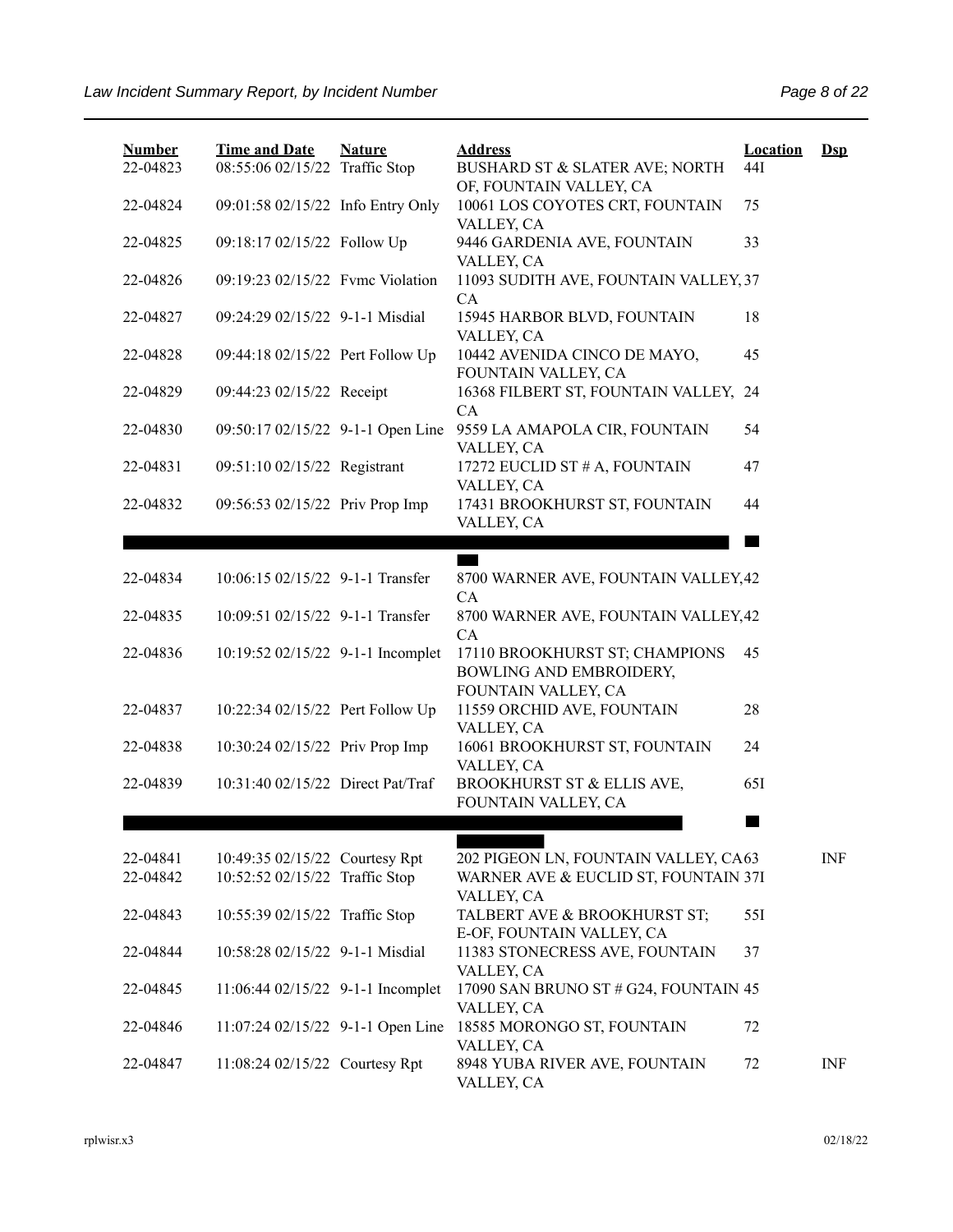| <b>Number</b><br>22-04848 | <b>Time and Date</b><br>11:10:14 02/15/22 Citizen Assist | <b>Nature</b> | <b>Address</b><br>16566 NEWHOPE ST; LOS AMIGOS HS,<br>FOUNTAIN VALLEY, CA                            | <b>Location</b><br>38 | $\mathbf{Dsp}$ |
|---------------------------|----------------------------------------------------------|---------------|------------------------------------------------------------------------------------------------------|-----------------------|----------------|
|                           |                                                          |               |                                                                                                      |                       |                |
| 22-04850                  |                                                          |               | 11:20:08 02/15/22 9-1-1 Abandoned 17955 MAGNOLIA ST; PIERCE FAMILY<br>CHIROPRACTIC, FOUNTAIN VALLEY, | 52                    |                |
| 22-04851                  | 11:31:48 02/15/22 Follow Up                              |               | CA<br>10218 INDIAN RIVER CRT, FOUNTAIN<br>VALLEY, CA                                                 | 65                    |                |
| 22-04852                  | 12:03:25 02/15/22 Traffic Hazard                         |               | WARD ST & SLATER AVE, FOUNTAIN<br>VALLEY, CA                                                         | <b>46I</b>            |                |
| 22-04853                  | 12:19:50 02/15/22 Keep The Peace                         |               | 11053 BELLFLOWER AVE, FOUNTAIN<br>VALLEY, CA                                                         | 27                    |                |
| 22-04854                  | 12:32:32 02/15/22 Info Entry Only                        |               | 17577 SANTA ROSALIA ST, FOUNTAIN<br>VALLEY, CA                                                       | 52                    |                |
| 22-04855                  | 12:33:12 02/15/22 Courtesy Rpt                           |               | 16666 MT BAXTER CIR, FOUNTAIN<br>VALLEY, CA                                                          | 37                    |                |
| 22-04856                  | 13:10:19 02/15/22 9-1-1 Misdial                          |               | 18111 BROOKHURST ST; MEMORIAL<br>CARE ORANGE COAST MEDICAL CENT,<br>FOUNTAIN VALLEY, CA              | 64                    |                |
| 22-04857                  | 13:18:23 02/15/22 Grand Theft Rpt                        |               | 17900 NEWHOPE ST; COSTCO,<br>FOUNTAIN VALLEY, CA                                                     | 57                    |                |
| 22-04858                  | 13:21:29 02/15/22 9-1-1 Misdial                          |               | 11734 CORINTH CIR, FOUNTAIN<br>VALLEY, CA                                                            | 38                    |                |
| 22-04859                  |                                                          |               | 13:26:49 02/15/22 Occupied Veh Ch 9300 TANAGER AVE; CORDATA PARK,<br>FOUNTAIN VALLEY, CA             | 73                    |                |
| 22-04860                  | 13:30:06 02/15/22 Direct Pat/Traf                        |               | 9600 DOLPHIN AVE; VALLEY VISTA,<br>FOUNTAIN VALLEY, CA                                               | 54                    |                |
| 22-04861                  | 13:32:45 02/15/22 9-1-1 Misdial                          |               | 1210 S CORTA DR, SANTA ANA, CA                                                                       | OUT17                 |                |
| 22-04862                  | 13:53:25 02/15/22 Recov Stolen Ve                        |               | 9105 RECREATION CIR; FV SKATING<br>CENTER, FOUNTAIN VALLEY, CA                                       | 33                    |                |
| 22-04863                  | 13:53:41 02/15/22 Receipt                                |               | 16086 MESQUITE CIR, FOUNTAIN<br>VALLEY, CA                                                           | 24                    |                |
| 22-04864                  | 14:52:25 02/15/22 9-1-1 Misdial                          |               | 17683 BUSHARD ST, FOUNTAIN<br>VALLEY, CA                                                             | 53                    |                |
| 22-04865                  | 15:48:54 02/15/22 Traffic Stop                           |               | ELLIS AVE & TAHOE CIR, FOUNTAIN<br>VALLEY, CA                                                        | 64                    |                |
| 22-04867                  | 15:53:26 02/15/22 9-1-1 Transfer                         |               | <b>BROOKHURST ST &amp; 405, FOUNTAIN</b><br>VALLEY, CA                                               | 55                    |                |
| 22-04868                  | 15:51:16 02/15/22 Keep The Peace                         |               | 17816 BUSHARD ST; FVHS, FOUNTAIN<br>VALLEY, CA                                                       | 54                    |                |
| 22-04869                  |                                                          |               | 15:58:44 02/15/22 9-1-1 Abandoned 17229 NEWHOPE ST # A, FOUNTAIN<br>VALLEY, CA                       | 47                    |                |
| 22-04870                  | 16:11:59 02/15/22 Drunk Driver                           |               | EUCLID ST & SOUTHPARK AVE,<br>FOUNTAIN VALLEY, CA                                                    | 57                    |                |
| 22-04871                  | 16:12:58 02/15/22 9-1-1 Transfer                         |               | 11360 WARNER AVE, FOUNTAIN<br>VALLEY, CA                                                             | 47                    |                |
| 22-04872                  | 16:53:12 02/15/22 Signal Issue                           |               | BUSHARD ST & HEIL AVE, FOUNTAIN<br>VALLEY, CA                                                        | 24I                   |                |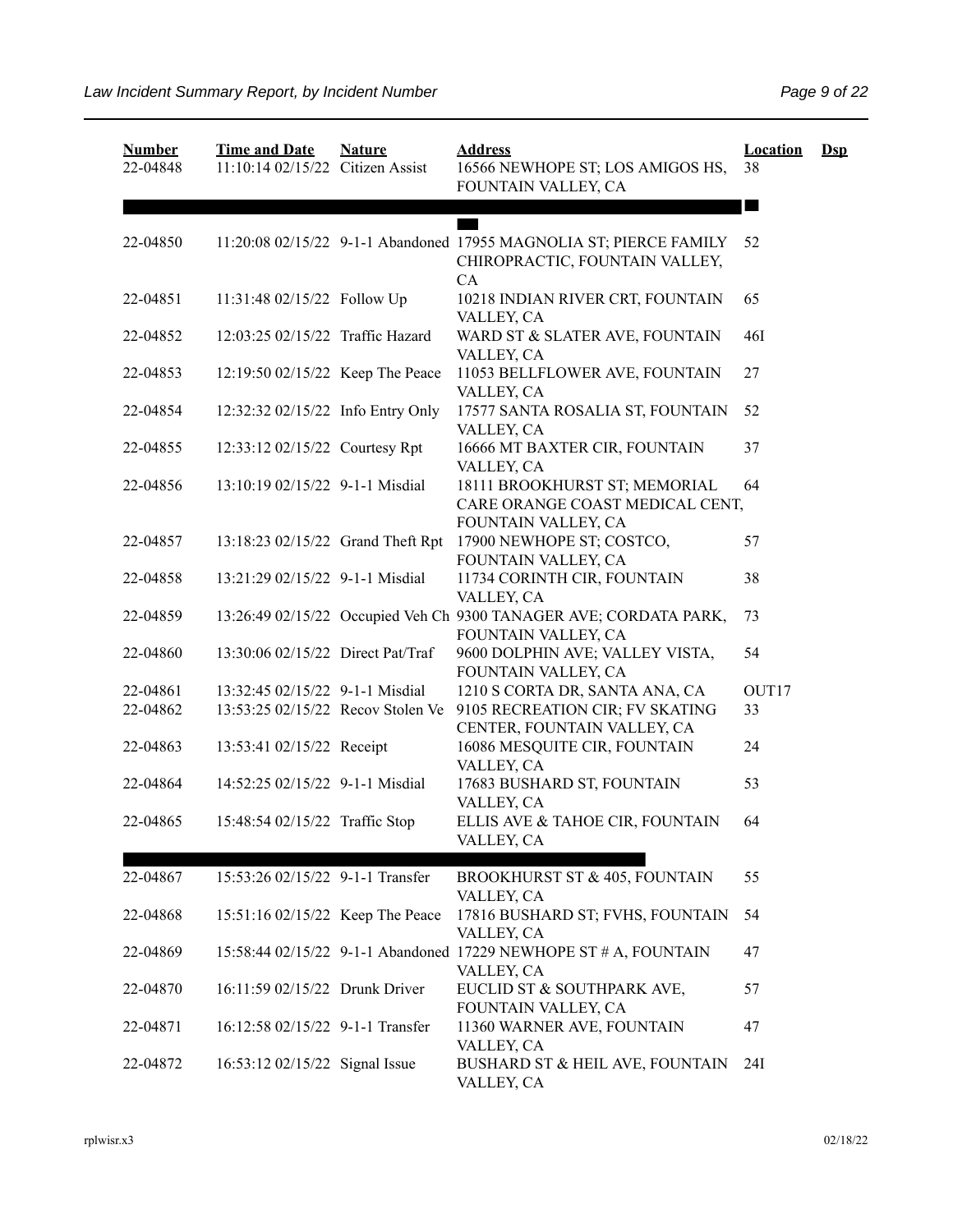| <b>Number</b><br>22-04873 | <b>Time and Date</b>              | <b>Nature</b> | <b>Address</b><br>16:53:24 02/15/22 Veh Tampering R 10900 WARNER AVE # 203, FOUNTAIN        | <b>Location</b><br>46 | $\mathbf{Dsp}$ |
|---------------------------|-----------------------------------|---------------|---------------------------------------------------------------------------------------------|-----------------------|----------------|
| 22-04874                  | 17:00:22 02/15/22 Signal Issue    |               | VALLEY, CA<br>MAGNOLIA ST & HEIL AVE, FOUNTAIN 23I<br>VALLEY, CA                            |                       |                |
| 22-04875                  | 17:08:11 02/15/22 Trf Acc/Unk Inj |               | BROOKHURST ST & WARNER AVE,<br>FOUNTAIN VALLEY, CA                                          | 35I                   |                |
| 22-04876                  | 17:15:49 02/15/22 Reckless Veh    |               | NEWLAND ST & ELLIS AVE, FOUNTAIN 62I<br>VALLEY, CA                                          |                       |                |
| 22-04877                  | 17:17:08 02/15/22 Trf Acc/Unk Inj |               | EUCLID ST & STONECRESS AVE,<br>FOUNTAIN VALLEY, CA                                          | 37                    |                |
| 22-04878                  | 17:22:05 02/15/22 Hailed By Citiz |               | LAKEVIEW / 55FWY,,                                                                          |                       |                |
| 22-04879                  | 17:21:33 02/15/22 9-1-1 Open Line |               | 16610 EUCLID ST, FOUNTAIN VALLEY,<br>CA.                                                    | 37                    |                |
| 22-04880                  | 17:22:07 02/15/22 Reckless Veh    |               | BROOKHURST ST & EDINGER AVE,<br>FOUNTAIN VALLEY, CA                                         | 15I                   |                |
| 22-04881                  |                                   |               | 17:25:10 02/15/22 Check Well Bein PENGUIN AVE & HARBOR BLVD,<br>FOUNTAIN VALLEY, CA         | 39                    |                |
| 22-04882                  |                                   |               | 17:27:25 02/15/22 Check Well Bein 9204 PELICAN AVE, FOUNTAIN VALLEY, 73<br>CA               |                       |                |
| 22-04883                  | 17:30:42 02/15/22 Signal Issue    |               | <b>BUSHARD ST &amp; WARNER AVE,</b><br>FOUNTAIN VALLEY, CA                                  | 34I                   |                |
| 22-04884                  | 17:30:27 02/15/22 9-1-1 Transfer  |               | 11291 TALBERT AVE; TACO BELL,<br>FOUNTAIN VALLEY, CA                                        | 57                    |                |
| 22-04885                  | 17:36:05 02/15/22 9-1-1 Transfer  |               | 17709 BEECH ST, FOUNTAIN VALLEY,<br>CA                                                      | 53                    |                |
| 22-04886                  | 17:42:01 02/15/22 Check Well Bein |               | TALBERT AVE & EUCLID ST, FOUNTAIN 57I<br>VALLEY, CA                                         |                       |                |
| 22-04887                  | 17:48:59 02/15/22 Dist Of Peac    |               | 10367 SLATER AVE #103, FOUNTAIN<br>VALLEY, CA                                               | 45                    |                |
| 22-04888                  | 17:50:07 02/15/22 Information     |               | TALBERT AVE & NEWHOPE ST,<br>FOUNTAIN VALLEY, CA                                            | 67                    |                |
| 22-04889                  | 17:51:05 02/15/22 Vandalism Now   |               | TALBERT AVE & NEWHOPE ST,<br>FOUNTAIN VALLEY, CA                                            | 67                    |                |
| 22-04890                  | 18:16:02 02/15/22 Open Door       |               | 16838 TIN MOUNTAIN CIR, FOUNTAIN<br>VALLEY, CA                                              | 37                    |                |
| 22-04891                  |                                   |               | 18:18:29 02/15/22 Domestic Disput 18100 BROOKHURST ST; OFFICE<br>DEPOT, FOUNTAIN VALLEY, CA | 65                    |                |
| 22-04892                  | 18:20:05 02/15/22 Trf Acc/Unk Inj |               | SLATER AVE & BUSHARD ST,<br>FOUNTAIN VALLEY, CA                                             | 44I                   |                |
| 22-04893                  | 18:21:05 02/15/22 Alarm Activatio |               | 17424 MT CLIFFWOOD CIR, FOUNTAIN 47<br>VALLEY, CA                                           |                       | <b>UNF</b>     |
| 22-04894                  | 18:26:42 02/15/22 Info Entry Only |               | BROOKHURST ST & 405, FOUNTAIN<br>VALLEY, CA                                                 | 55                    |                |
| 22-04895                  | 18:35:29 02/15/22 Alarm Activatio |               | 10065 GARFIELD AVE, FOUNTAIN<br>VALLEY, CA                                                  | 75                    |                |
| 22-04896                  | 18:38:49 02/15/22 Traffic Hazard  |               | CANDYTUFT CIR & NEWHOPE ST,<br>FOUNTAIN VALLEY, CA                                          | 38                    |                |
| 22-04897                  | 18:39:29 02/15/22 Signal Issue    |               | BUSHARD ST & SLATER AVE,<br>FOUNTAIN VALLEY, CA                                             | 44I                   |                |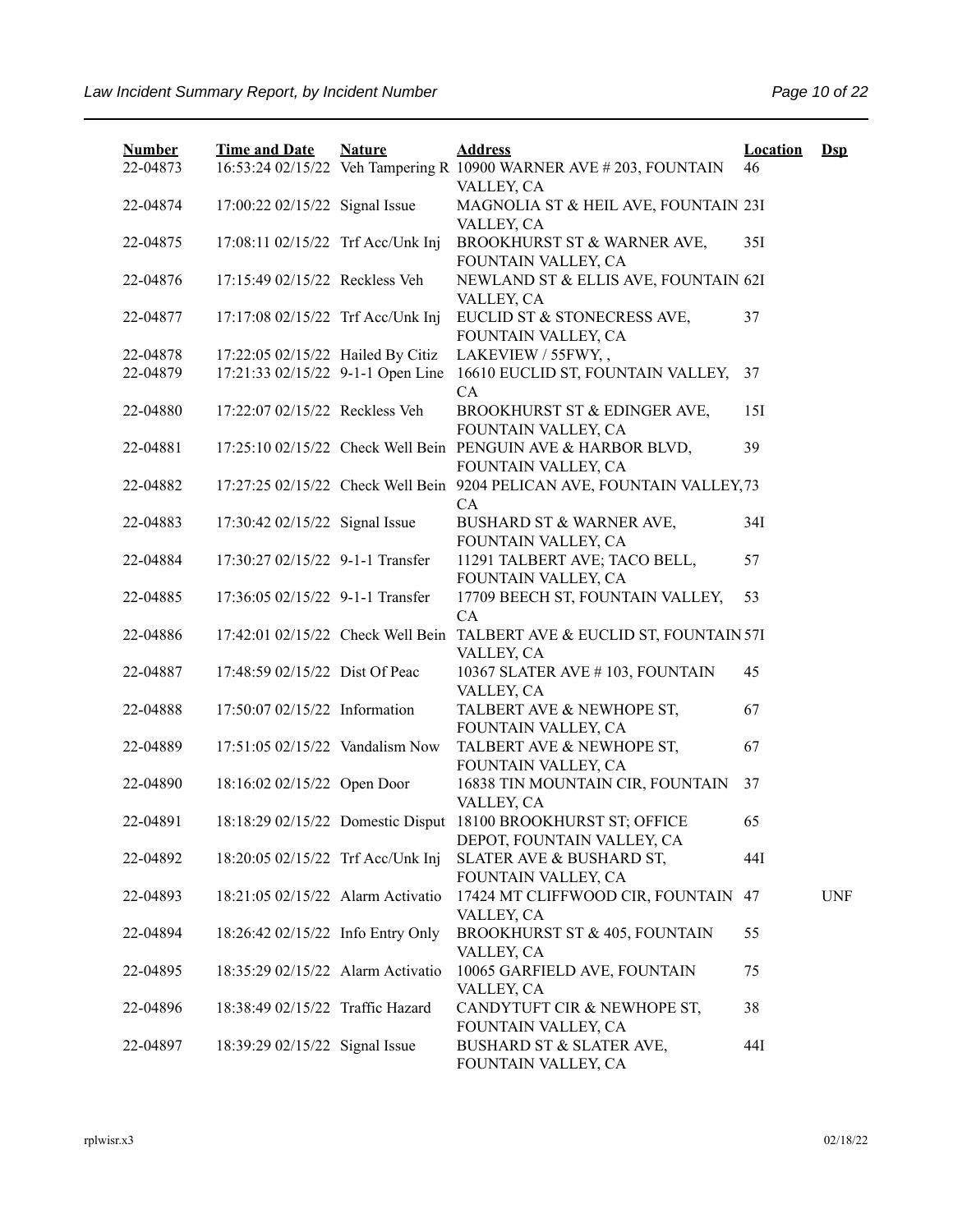| <b>Number</b><br>22-04898 | <b>Time and Date</b>              | <b>Nature</b>                     | <b>Address</b><br>18:41:05 02/15/22 9-1-1 Abandoned 9002 TALBERT AVE, FOUNTAIN<br>VALLEY, CA                  | <b>Location</b><br>63 | $\mathbf{Dsp}$ |
|---------------------------|-----------------------------------|-----------------------------------|---------------------------------------------------------------------------------------------------------------|-----------------------|----------------|
| 22-04899                  | 18:49:36 02/15/22 Signal Issue    |                                   | MAGNOLIA ST & WARNER AVE,<br>FOUNTAIN VALLEY, CA                                                              | 33I                   |                |
| 22-04900                  | 18:59:38 02/15/22 Information     |                                   | 10200 SLATER AVE, FOUNTAIN VALLEY, 55<br>CA                                                                   |                       |                |
| 22-04901                  | 19:08:02 02/15/22 9-1-1 Transfer  |                                   | 9527 TOUCAN AVE, FOUNTAIN VALLEY, 64<br>CA                                                                    |                       |                |
| 22-04902                  | 19:22:53 02/15/22 Signal Issue    |                                   | EUCLID ST & EDINGER AVE, FOUNTAIN17I<br>VALLEY, CA                                                            |                       |                |
| 22-04903                  | 19:34:41 02/15/22 Outside Agency  |                                   | CRESCENT / WATSON; CYPRESS,,                                                                                  |                       |                |
| 22-04904                  |                                   | 19:35:59 02/15/22 Trans Complaint | 16025 BROOKHURST ST; WELLS<br>FARGO, FOUNTAIN VALLEY, CA                                                      | 24                    |                |
| 22-04905                  | 20:26:37 02/15/22 Susp Subj       |                                   | 18525 BROOKHURST ST; LUCKY<br>CHINESE, FOUNTAIN VALLEY, CA                                                    | 74                    |                |
| 22-04906                  |                                   |                                   | 20:42:04 02/15/22 Check Well Bein 17270 WARD ST; HOLY SPIRIT CHURCH, 46<br>FOUNTAIN VALLEY, CA                |                       |                |
| 22-04907                  | 20:53:33 02/15/22 9-1-1 Misdial   |                                   | 17110 BROOKHURST ST; CHAMPIONS<br>BOWLING AND EMBROIDERY,<br>FOUNTAIN VALLEY, CA                              | 45                    |                |
| 22-04908                  | 20:56:41 02/15/22 Follow Up       |                                   | 8538 CAPE CANAVERAL, FOUNTAIN<br>VALLEY, CA                                                                   | 52                    |                |
| 22-04909                  | 21:04:37 02/15/22 Signal Issue    |                                   | BUSHARD ST & SLATER AVE,<br>FOUNTAIN VALLEY, CA                                                               | 44I                   |                |
| 22-04910                  |                                   |                                   | 21:27:30 02/15/22 9-1-1 Abandoned 11614 MARTENS RIVER CIR; R AND J<br>SHEET METAL INC, FOUNTAIN<br>VALLEY, CA | 48                    |                |
| 22-04911                  | 21:28:29 02/15/22 9-1-1 Transfer  |                                   | 9912 SAGE CIR, FOUNTAIN VALLEY, CA 34                                                                         |                       |                |
| 22-04912                  |                                   |                                   | 21:49:16 02/15/22 Check Well Bein 17230 NEWHOPE ST #107, FOUNTAIN<br>VALLEY, CA                               | 48                    |                |
| 22-04913                  | 22:02:37 02/15/22 Grand Theft Rpt |                                   | 17110 BROOKHURST ST; CHAMPIONS<br>BOWLING AND EMBROIDERY,<br>FOUNTAIN VALLEY, CA                              | 45                    |                |
| 22-04914                  |                                   |                                   | 22:09:10 02/15/22 Check Well Bein WARNER AVE & LOS JARDINES WEST, 46<br>FOUNTAIN VALLEY, CA                   |                       | PAA            |
| 22-04915                  | 22:37:05 02/15/22 9-1-1 Transfer  |                                   | 10642 LA BAHIA AVE, FOUNTAIN<br>VALLEY, CA                                                                    | 56                    |                |
| 22-04916                  | 00:13:11 02/16/22 9-1-1 Transfer  |                                   | 17673 WALNUT ST, FOUNTAIN VALLEY, 53<br>CA                                                                    |                       |                |
| 22-04917                  | 00:17:24 02/16/22 Veh Repo        |                                   | 10463 SLATER AVE, FOUNTAIN VALLEY, 45<br><b>CA</b>                                                            |                       |                |
| 22-04918                  | 01:28:26 02/16/22 Susp Circs      |                                   | 9765 EL DURANGO CIR, FOUNTAIN<br>VALLEY, CA                                                                   | 44                    |                |
| 22-04919                  |                                   |                                   | 01:30:52 02/16/22 Occupied Veh Ch MT HUNTCHINGS,,                                                             |                       |                |
| 22-04920                  | 02:00:51 02/16/22 9-1-1 Transfer  |                                   | 11680 WARNER AVE; MANOR CARE OF 48<br>FOUNTAIN VALLEY, FOUNTAIN<br>VALLEY, CA                                 |                       |                |
| 22-04921                  | 02:27:28 02/16/22 Traffic Stop    |                                   | SLATER AVE & SAN YSIDRO LN,<br>FOUNTAIN VALLEY, CA                                                            | 42                    |                |
| 22-04922                  | 03:47:22 02/16/22 Patrol Check    |                                   | SLATER / RIVERBED,,                                                                                           |                       |                |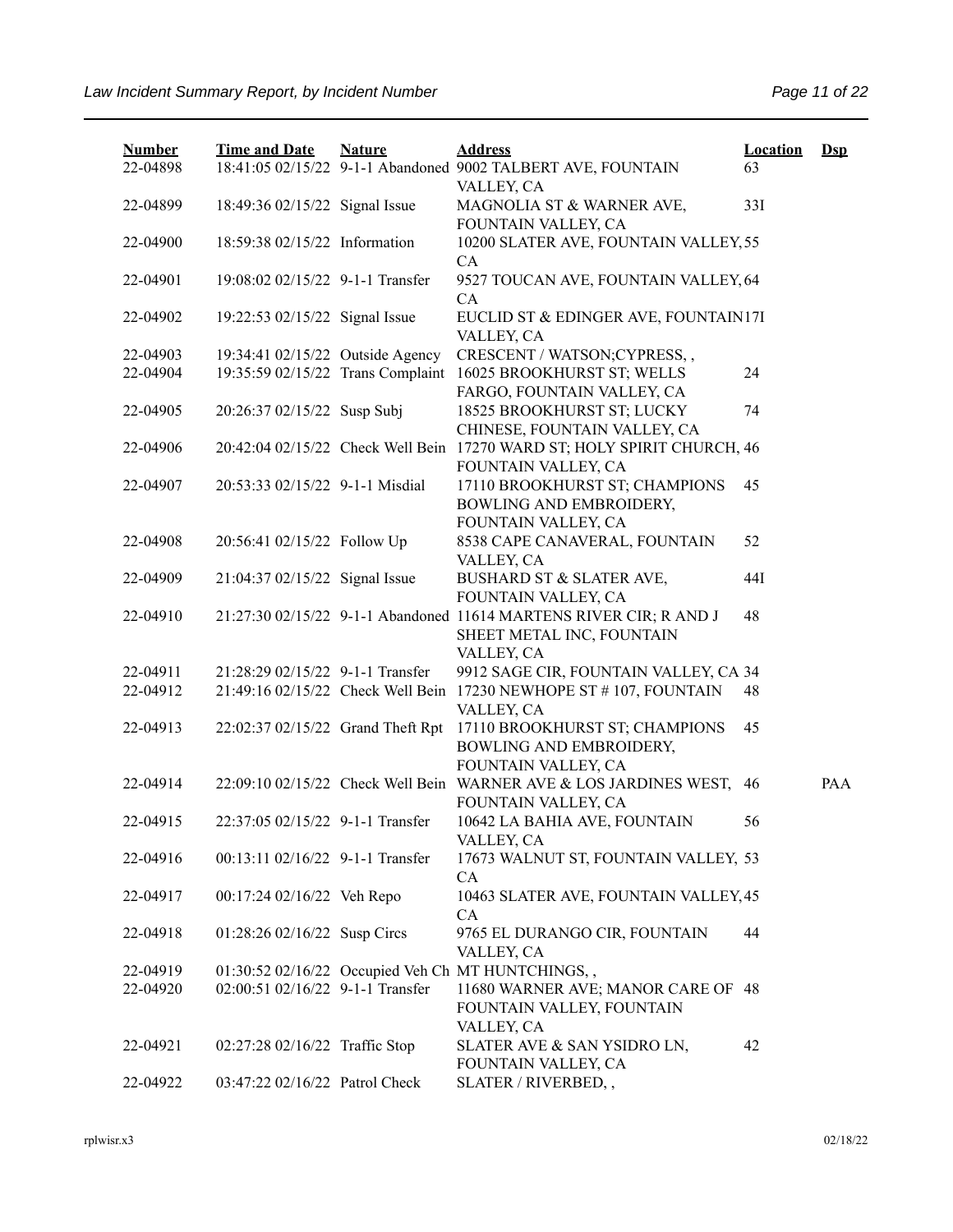| <b>Number</b><br>22-04923 | <b>Time and Date</b><br>04:13:29 02/16/22 9-1-1 Transfer | <b>Nature</b> | <b>Address</b><br>11472 IVORY AVE, FOUNTAIN VALLEY, 27          | <b>Location</b> | $Ds$       |
|---------------------------|----------------------------------------------------------|---------------|-----------------------------------------------------------------|-----------------|------------|
|                           |                                                          |               | CA                                                              |                 |            |
| 22-04924                  | 04:31:01 02/16/22 Patrol Check                           |               | RD 28,,                                                         |                 |            |
| 22-04925                  | 04:39:56 02/16/22 Traffic Stop                           |               | HEILPARK,,                                                      |                 |            |
| 22-04926                  | 05:08:52 02/16/22 Alarm Activatio                        |               | 10065 GARFIELD AVE, FOUNTAIN                                    | 75              | <b>UNF</b> |
|                           |                                                          |               | VALLEY, CA                                                      |                 |            |
| 22-04927                  | 05:32:40 02/16/22 Direct Pat/Traf                        |               | EUCLID ST & SLATER AVE, FOUNTAIN                                | 47I             |            |
|                           |                                                          |               | VALLEY, CA                                                      |                 |            |
| 22-04928                  | 05:38:26 02/16/22 Traffic Stop                           |               | EUCLID ST & TALBERT AVE; SOUTH,                                 | 57I             |            |
|                           |                                                          |               | FOUNTAIN VALLEY, CA                                             |                 |            |
| 22-04929                  | 06:08:16 02/16/22 Alarm Activatio                        |               | 18461 BROOKHURST ST, FOUNTAIN                                   | 64              | <b>UNF</b> |
|                           |                                                          |               | VALLEY, CA                                                      |                 |            |
| 22-04930                  | 06:17:36 02/16/22 9-1-1 Misdial                          |               | 18111 BROOKHURST ST; MEMORIAL                                   | 64              |            |
|                           |                                                          |               | CARE ORANGE COAST MEDICAL CENT,                                 |                 |            |
|                           |                                                          |               | FOUNTAIN VALLEY, CA                                             |                 |            |
| 22-04931                  | 06:32:59 02/16/22 Traffic Stop                           |               | BROOKHURST ST & SLATER AVE; S-OF, 45I                           |                 |            |
|                           |                                                          |               | FOUNTAIN VALLEY, CA                                             |                 |            |
| 22-04932                  | 06:47:13 02/16/22 Traffic Stop                           |               | 405 & BROOKHURST ST, FOUNTAIN                                   | 55              |            |
|                           |                                                          |               | VALLEY, CA                                                      |                 |            |
| 22-04933                  | 06:58:50 02/16/22 Drunk Driver                           |               | 405 & EUCLID ST, FOUNTAIN VALLEY,                               | 67              |            |
|                           |                                                          |               | CA                                                              |                 |            |
| 22-04934                  | 07:06:19 02/16/22 Traffic Stop                           |               | 405 & BROOKHURST ST, FOUNTAIN                                   | 54              |            |
|                           |                                                          |               | VALLEY, CA                                                      |                 |            |
| 22-04935                  |                                                          |               | 07:13:37 02/16/22 9-1-1 Abandoned 18511 BROOKHURST ST, FOUNTAIN | 74              |            |
|                           |                                                          |               | VALLEY, CA                                                      |                 |            |
| 22-04936                  | 07:13:41 02/16/22 Abandoned Veh                          |               | LA ARENA CIR & CASHEW ST,                                       | 54              |            |
|                           |                                                          |               | FOUNTAIN VALLEY, CA                                             |                 |            |
| 22-04937                  | 07:14:54 02/16/22 Traffic Stop                           |               | BROOKHURST ST & SLATER AVE;                                     | 45I             |            |
|                           |                                                          |               | SOUTH OF SLATER, FOUNTAIN                                       |                 |            |
|                           |                                                          |               | VALLEY, CA                                                      |                 |            |
| 22-04938                  | 07:14:49 02/16/22 Illegal Parking                        |               | PRUNUS ST & FLICKER AVE,                                        | 73              |            |
|                           |                                                          |               | FOUNTAIN VALLEY, CA                                             |                 |            |
| 22-04939                  | 07:26:32 02/16/22 Traffic Stop                           |               | BROOKHURST ST & 405; NB 405 @ BRK, 54                           |                 |            |
|                           |                                                          |               | FOUNTAIN VALLEY, CA                                             |                 |            |
| 22-04940                  | 07:31:38 02/16/22 Alarm Activatio                        |               | 10060 SLATER AVE; WELLS FARGO                                   | 55              |            |
|                           |                                                          |               | BANK, FOUNTAIN VALLEY, CA                                       |                 |            |
| 22-04941                  | 07:38:49 02/16/22 Traffic Stop                           |               | SLATER AVE & BUSHARD ST; S/E                                    | 44I             |            |
|                           |                                                          |               | PARKING LOT, FOUNTAIN VALLEY, CA                                |                 |            |
| 22-04942                  | 07:54:32 02/16/22 9-1-1 Misdial                          |               | 9920 TALBERT AVE; OC MEMORIAL                                   | 64              |            |
|                           |                                                          |               | HOSPITAL, FOUNTAIN VALLEY, CA                                   |                 |            |
| 22-04943                  | 07:54:49 02/16/22 Illegal Parking                        |               | SLATER AVE & WARD ST, FOUNTAIN                                  | 46I             |            |
|                           |                                                          |               | VALLEY, CA                                                      |                 |            |
| 22-04944                  | 07:58:24 02/16/22 Traffic Stop                           |               | BROOKHURST ST & TALBERT AVE,                                    | 551             |            |
|                           |                                                          |               | FOUNTAIN VALLEY, CA                                             |                 |            |
| 22-04945                  | 07:58:20 02/16/22 9-1-1 Transfer                         |               | 17110 BROOKHURST ST; CHAMPIONS                                  | 45              |            |
|                           |                                                          |               | BOWLING AND EMBROIDERY,                                         |                 |            |
|                           |                                                          |               | FOUNTAIN VALLEY, CA                                             |                 |            |
| 22-04946                  |                                                          |               | 07:57:57 02/16/22 Veh Tampering R 17520 NEWHOPE ST # 120; PAI,  | 58              |            |
|                           |                                                          |               | FOUNTAIN VALLEY, CA                                             |                 |            |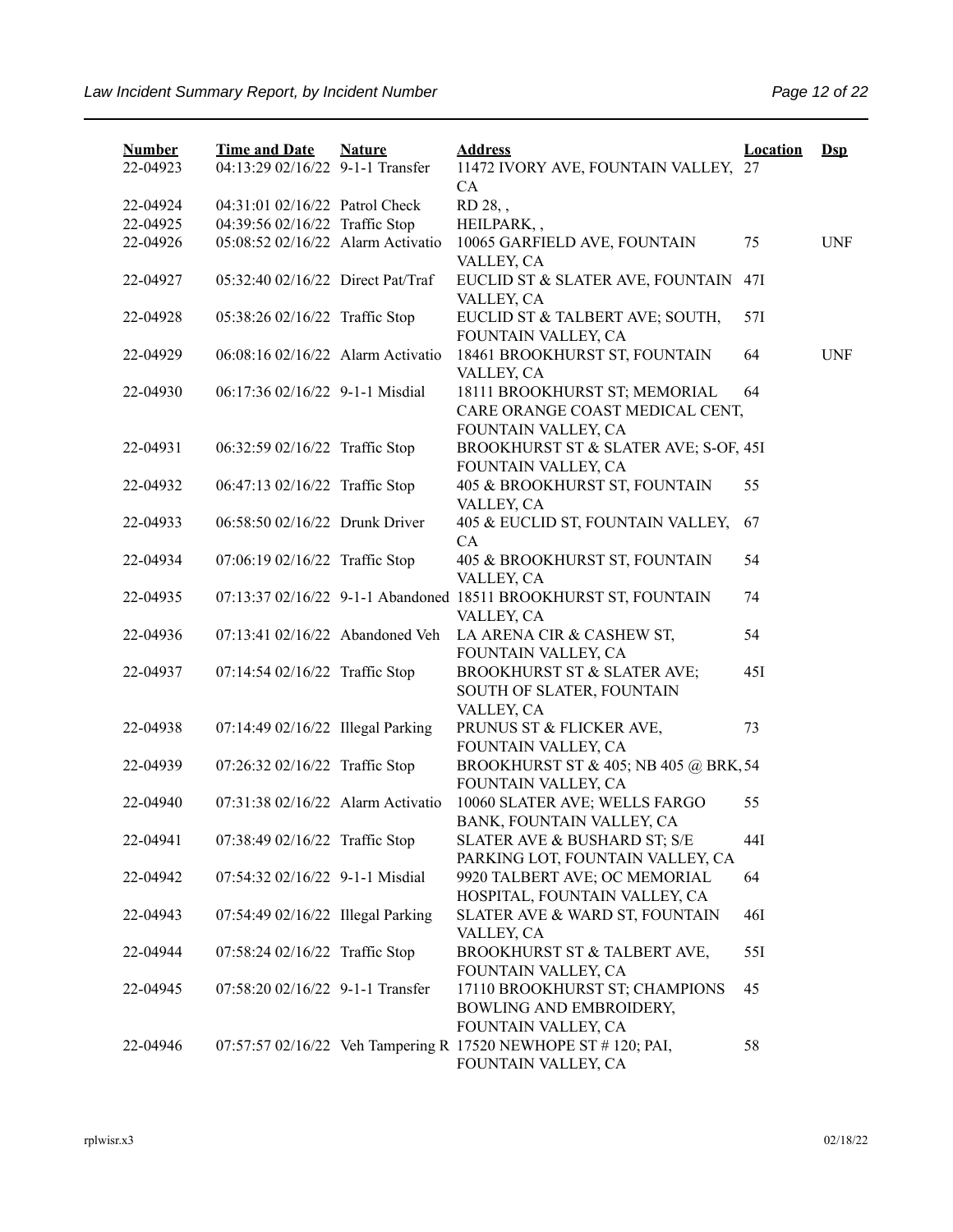| <b>Number</b> | <b>Time and Date</b>              | <b>Nature</b> | <b>Address</b>                                                    | <b>Location</b> | $DsD$      |
|---------------|-----------------------------------|---------------|-------------------------------------------------------------------|-----------------|------------|
| 22-04947      | 08:01:09 02/16/22 9-1-1 Transfer  |               | 17110 BROOKHURST ST; CHAMPIONS<br>BOWLING AND EMBROIDERY,         | 45              |            |
|               |                                   |               | FOUNTAIN VALLEY, CA                                               |                 |            |
| 22-04948      | 08:02:25 02/16/22 Traffic Stop    |               | 405 & BROOKHURST ST, FOUNTAIN<br>VALLEY, CA                       | 54              |            |
| 22-04949      | 08:01:20 02/16/22 Fvmc Violation  |               | 17220 NEWHOPE ST, FOUNTAIN                                        | 48              |            |
|               |                                   |               | VALLEY, CA                                                        |                 |            |
| 22-04950      | 08:07:04 02/16/22 Traffic Stop    |               | 17415 LOS JARDINES WEST; MASUDA<br>SCHOOL, FOUNTAIN VALLEY, CA    | 46              |            |
| 22-04951      | 08:12:32 02/16/22 Traffic Stop    |               | 9436 WARNER AVE; DEL TACO,                                        | 43              |            |
|               |                                   |               | FOUNTAIN VALLEY, CA                                               |                 |            |
| 22-04952      | 08:18:13 02/16/22 Trf Acc/Unk Inj |               | <b>BROOKHURST ST &amp; 405, FOUNTAIN</b><br>VALLEY, CA            | 55              |            |
| 22-04953      | 08:22:28 02/16/22 Susp Circs      |               | 11292 TWINSPAN AVE, FOUNTAIN                                      | 27              |            |
|               |                                   |               | VALLEY, CA                                                        |                 |            |
| 22-04954      |                                   |               | 08:39:43 02/16/22 Occupied Veh Ch 16201 HARBOR BLVD # B; PLANET   | 28              |            |
|               |                                   |               | FITNESS, FOUNTAIN VALLEY, CA                                      |                 |            |
|               |                                   |               |                                                                   |                 |            |
| 22-04956      | 08:46:46 02/16/22 9-1-1 Open Line |               | 11680 WARNER AVE, FOUNTAIN                                        | 48              |            |
|               |                                   |               | VALLEY, CA                                                        |                 |            |
| 22-04957      | 08:49:42 02/16/22 Hailed By Citiz |               | 16201 HARBOR BLVD # B; PLANET                                     | 28              |            |
|               |                                   |               | FITNESS, FOUNTAIN VALLEY, CA                                      |                 |            |
| 22-04958      | 08:51:52 02/16/22 Hlo Followup    |               | HARBOR BLVD & EDINGER AVE,                                        | 29              |            |
|               |                                   |               | FOUNTAIN VALLEY, CA                                               |                 |            |
| 22-04959      | 09:01:41 02/16/22 Traffic Stop    |               | BROOKHURST ST & SLATER AVE;                                       | 45I             |            |
|               |                                   |               | SOUTH OF, FOUNTAIN VALLEY, CA                                     |                 |            |
| 22-04960      | 09:09:28 02/16/22 Hailed By Citiz |               | 405 & BROOKHURST ST; NB 405 ON<br>RAMP, FOUNTAIN VALLEY, CA       | 54              |            |
| 22-04961      |                                   |               | 09:14:20 02/16/22 Non Inj-H&R Rpt 17099 BROOKHURST ST; SAMS CLUB, | 44              |            |
|               |                                   |               | FOUNTAIN VALLEY, CA                                               |                 |            |
| 22-04962      | 09:22:59 02/16/22 Property Rpt    |               | 10200 SLATER AVE, FOUNTAIN VALLEY, 55                             |                 |            |
|               |                                   |               | CA                                                                |                 |            |
| 22-04963      | 09:26:00 02/16/22 Property Rpt    |               | 10200 SLATER AVE, FOUNTAIN VALLEY, 55                             |                 | <b>INF</b> |
|               |                                   |               | CA                                                                |                 |            |
| 22-04964      | 09:39:01 02/16/22 Trans Complaint |               | 16475 HARBOR BLVD # A; 7 ELEVEN,<br>FOUNTAIN VALLEY, CA           | 28              |            |
| 22-04965      | 09:42:11 02/16/22 Dist Of Peac    |               | 17110 BROOKHURST ST; FOUNTAIN                                     | 45              |            |
|               |                                   |               | BOWL, FOUNTAIN VALLEY, CA                                         |                 |            |
| 22-04966      | 10:06:15 02/16/22 Fire            |               | 10585 SLATER AVE, FOUNTAIN VALLEY, 46                             |                 |            |
|               |                                   |               | CA                                                                |                 |            |
| 22-04967      | 10:22:46 02/16/22 Citizen Assist  |               | 17266 FLAME TREE CIR, FOUNTAIN                                    | 44              |            |
|               |                                   |               | VALLEY, CA                                                        |                 |            |
| 22-04968      | 10:29:33 02/16/22 Direct Pat/Othe |               | EUCLID ST & WARNER AVE, FOUNTAIN 37I                              |                 |            |
| 22-04969      | 10:29:57 02/16/22 9-1-1 Open Line |               | VALLEY, CA<br>16801 EUCLID ST; MILE SQUARE PARK, 36               |                 |            |
|               |                                   |               | ORANGE, CA                                                        |                 |            |
| 22-04970      | 10:45:41 02/16/22 9-1-1 Open Line |               | 16566 NEWHOPE ST; LOS AMIGOS HS,                                  | 38              |            |
|               |                                   |               | FOUNTAIN VALLEY, CA                                               |                 |            |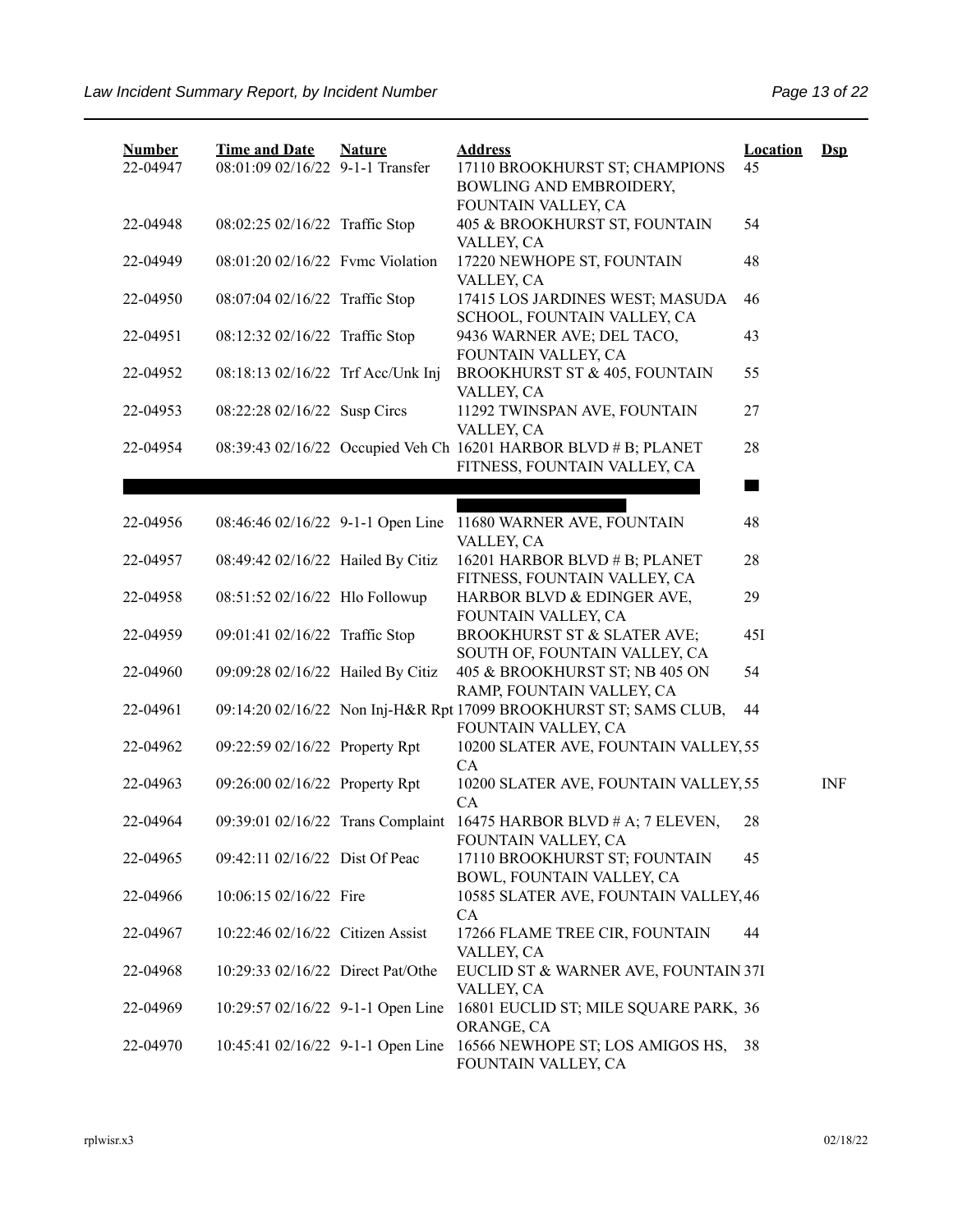| <b>Number</b> | <b>Time and Date</b>              | <b>Nature</b> | <b>Address</b>                                                                | Location | $\mathbf{Dsp}$ |
|---------------|-----------------------------------|---------------|-------------------------------------------------------------------------------|----------|----------------|
| 22-04971      |                                   |               | 10:55:05 02/16/22 Veh Tampering R 10200 SLATER AVE, FOUNTAIN VALLEY, 55<br>CA |          | <b>INF</b>     |
| 22-04972      | 11:07:53 02/16/22 Illegal Parking |               | MT CLIFFWOOD CIR & SLATER AVE,<br>FOUNTAIN VALLEY, CA                         | 47       |                |
| 22-04973      | 11:14:09 02/16/22 Citizen Assist  |               | 17400 MODOC ST #19, FOUNTAIN<br>VALLEY, CA                                    | 44       |                |
| 22-04974      | 11:17:05 02/16/22 Veh Repo        |               | 18440 AMISTAD ST, FOUNTAIN VALLEY, 66<br>CA                                   |          |                |
| 22-04975      | 11:19:49 02/16/22 Subj Detained   |               | 9600 DOLPHIN AVE; VALLEY VISTA,<br>FOUNTAIN VALLEY, CA                        | 54       |                |
| 22-04976      | 11:22:30 02/16/22 Property Rpt    |               | 10200 SLATER AVE, FOUNTAIN VALLEY, 55<br>CA                                   |          |                |
| 22-04977      | 11:52:35 02/16/22 Trans Complaint |               | 17680 NEWHOPE ST; SUREFIRE LLC,<br>FOUNTAIN VALLEY, CA                        | 57       |                |
| 22-04978      | 12:04:43 02/16/22 Priv Prop Imp   |               | 9320 TALBERT AVE; FV MOBILE<br>ESTATES, FOUNTAIN VALLEY, CA                   | 63       |                |
| 22-04979      | 12:09:13 02/16/22 9-1-1 Transfer  |               | 10115 TALBERT AVE; ESPORTA<br>FITNESS, FOUNTAIN VALLEY, CA                    | 55       |                |
| 22-04980      | 12:20:54 02/16/22 9-1-1 Transfer  |               | 16427 FILBERT ST, FOUNTAIN VALLEY, 24<br>CA                                   |          |                |
| 22-04981      | 12:24:07 02/16/22 Lewd Activity   |               | 17940 BROOKHURST ST; WENDYS,<br>FOUNTAIN VALLEY, CA                           | 55       |                |
| 22-04982      | 12:32:26 02/16/22 Illegal Parking |               | 17615 LOS JARDINES EAST; COX<br>SCHOOL, FOUNTAIN VALLEY, CA                   | 56       |                |
| 22-04983      | 12:39:20 02/16/22 Grand Theft Rpt |               | 17420 MT HERRMANN ST, FOUNTAIN<br>VALLEY, CA                                  | 47       |                |
| 22-04984      | 12:59:46 02/16/22 9-1-1 Transfer  |               | 10200 JANACA CIR, FOUNTAIN VALLEY, 65<br>CA                                   |          |                |
| 22-04985      | 13:04:40 02/16/22 Check Well Bein |               | 10200 SLATER AVE, FOUNTAIN VALLEY, 55<br>CA                                   |          |                |
| 22-04986      | 13:12:03 02/16/22 Hlo Followup    |               | EDINGER AVE & WARD ST, FOUNTAIN 16I<br>VALLEY, CA                             |          |                |
| 22-04987      | 13:15:21 02/16/22 Test Entry      |               | 10200 SLATER AVE, FOUNTAIN VALLEY, 55<br>CA                                   |          |                |
| 22-04988      | 13:20:01 02/16/22 Vehicle Check   |               | EDINGER AVE & WARD ST, FOUNTAIN 16I<br>VALLEY, CA                             |          |                |
| 22-04989      | 13:27:36 02/16/22 Vehicle Check   |               | EDINGER AVE & WARD ST, FOUNTAIN 16I<br>VALLEY, CA                             |          |                |
| 22-04990      | 13:32:27 02/16/22 9-1-1 Transfer  |               | 10642 LA BAHIA AVE, FOUNTAIN<br>VALLEY, CA                                    | 56       |                |
| 22-04991      | 13:38:30 02/16/22 9-1-1 Misdial   |               | 9595 WARNER AVE, FOUNTAIN VALLEY, 34<br>CA                                    |          |                |
| 22-04992      | 13:41:13 02/16/22 9-1-1 Incomplet |               | 17200 NEWHOPE ST # 114, FOUNTAIN<br>VALLEY, CA                                | 48       |                |
| 22-04993      | 13:48:05 02/16/22 Receipt         |               | 17119 BUTTONWOOD ST, FOUNTAIN<br>VALLEY, CA                                   | 44       |                |
| 22-04994      | 13:49:56 02/16/22 Vehicle Check   |               | EUCLID ST & HEIL AVE, FOUNTAIN<br>VALLEY, CA                                  | 27I      |                |
| 22-04995      | 13:52:18 02/16/22 Vehicle Check   |               | EUCLID ST & LAVENDER AVE,<br>FOUNTAIN VALLEY, CA                              | 37       |                |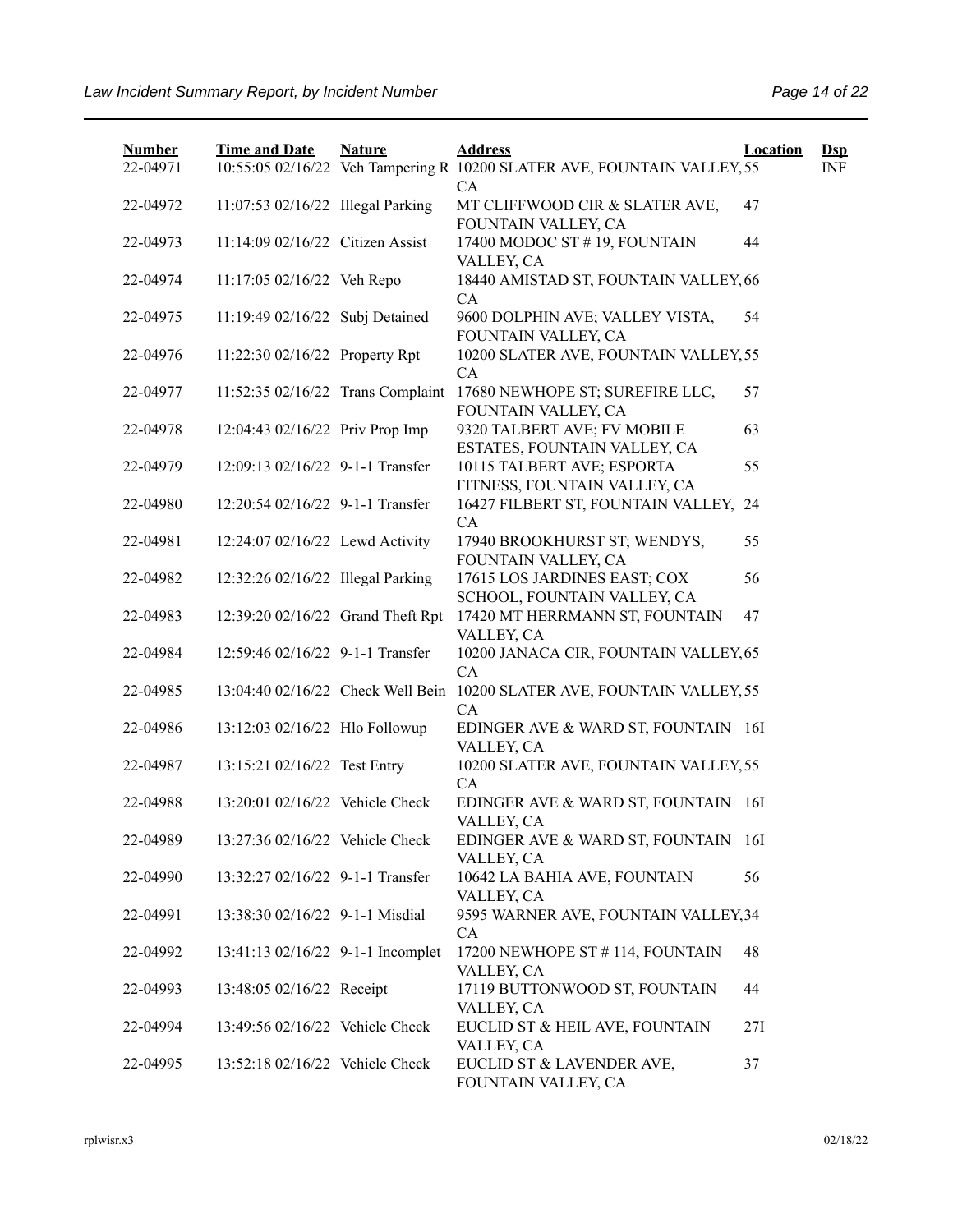| <b>Number</b><br>22-04996 | <b>Time and Date</b><br>13:57:06 02/16/22 Reckless Veh | <b>Nature</b> | <b>Address</b><br>BROOKHURST ST & TALBERT AVE,                                       | <b>Location</b><br>55I | $Dsp$      |
|---------------------------|--------------------------------------------------------|---------------|--------------------------------------------------------------------------------------|------------------------|------------|
| 22-04997                  | 14:00:37 02/16/22 9-1-1 Transfer                       |               | FOUNTAIN VALLEY, CA<br>17911 BUSHARD ST; JASMINE SENIOR<br>APTS, FOUNTAIN VALLEY, CA | 53                     |            |
| 22-04998                  | 14:01:04 02/16/22 Inj Traffic Acc                      |               | BROOKHURST ST & SLATER AVE,<br>FOUNTAIN VALLEY, CA                                   | 45I                    |            |
| 22-04999                  | 14:03:55 02/16/22 Vehicle Check                        |               | WARNER AVE & WARD ST, FOUNTAIN<br>VALLEY, CA                                         | 36I                    |            |
| 22-05000                  | 14:12:52 02/16/22 Vehicle Check                        |               | WARNER AVE & SAN MATEO ST,<br>FOUNTAIN VALLEY, CA                                    | 45                     |            |
| 22-05001                  | 14:17:06 02/16/22 Reckless Veh                         |               | EDINGER AVE & HARBOR BLVD,<br>FOUNTAIN VALLEY, CA                                    | OUT29                  |            |
| 22-05002                  | 14:33:36 02/16/22 Patrol Check                         |               | 16566 NEWHOPE ST; LOS AMIGOS HS,<br>FOUNTAIN VALLEY, CA                              | 38                     |            |
| 22-05003                  | 14:44:57 02/16/22 9-1-1 Misdial                        |               | 18111 BROOKHURST ST; MEMORIAL<br>CARE ORANGE COAST MEDICAL CENT,                     | 64                     |            |
|                           |                                                        |               | FOUNTAIN VALLEY, CA                                                                  |                        |            |
|                           |                                                        |               | $\qquad \qquad \blacksquare, \, ,$                                                   |                        |            |
| 22-05005                  | 14:55:29 02/16/22 Lost Prop Rpt                        |               | 15942 MCCORD CIR, FOUNTAIN<br>VALLEY, CA                                             | 14                     |            |
| 22-05006                  | 15:10:21 02/16/22 Abandoned Veh                        |               | 16520 HARBOR BLVD # E, FOUNTAIN<br>VALLEY, CA                                        | 39                     |            |
| 22-05007                  | 15:14:35 02/16/22 Ped Check                            |               | 16373 HARBOR BLVD; SUBWAY,<br>FOUNTAIN VALLEY, CA                                    | 28                     |            |
| 22-05008                  | 15:16:32 02/16/22 Fvmc Violation                       |               | BROOKHURST ST & EDINGER AVE,<br>FOUNTAIN VALLEY, CA                                  | 15I                    |            |
| 22-05009                  | 15:34:22 02/16/22 Non Injury Tc                        |               | EUCLID ST & EDINGER AVE, FOUNTAIN17I<br>VALLEY, CA                                   |                        |            |
| 22-05010                  | 15:55:07 02/16/22 Inj Traffic Acc                      |               | 9555 WARNER AVE, FOUNTAIN VALLEY, 34<br>CA                                           |                        |            |
| 22-05011                  | 15:54:32 02/16/22 9-1-1 Incomplet                      |               | 18300 EUCLID ST; VCA EMERGENCY<br>ANIMAL HOSPITAL, FOUNTAIN<br>VALLEY, CA            | 67                     |            |
| 22-05012                  | 16:10:14 02/16/22 Citizen Assist                       |               | 9983 THISTLE AVE, FOUNTAIN VALLEY, 24<br>CA                                          |                        |            |
| 22-05013                  | 16:41:00 02/16/22 9-1-1 Transfer                       |               | 15951 LOS REYES ST, FOUNTAIN<br>VALLEY, CA                                           | 16                     |            |
| 22-05014                  | 16:41:26 02/16/22 Alarm Activatio                      |               | 17777 NEWHOPE ST, FOUNTAIN<br>VALLEY, CA                                             | 57                     | <b>UNF</b> |
| 22-05015                  | 16:56:58 02/16/22 9-1-1 Transfer                       |               | 18200 DEVONWOOD CIR, FOUNTAIN<br>VALLEY, CA                                          | 63                     |            |
| 22-05016                  | 17:04:40 02/16/22 9-1-1 Transfer                       |               | X:-117.912214, Y:33.735060,,                                                         |                        |            |
| 22-05017                  | 17:02:08 02/16/22 Check Well Bein                      |               | 18621 BROOKHURST ST; ISLANDS,<br>FOUNTAIN VALLEY, CA                                 | 74                     |            |
| 22-05018                  | 17:13:30 02/16/22 Susp Subj                            |               | 18549 HAWTHORN ST, FOUNTAIN<br>VALLEY, CA                                            | 74                     |            |
| 22-05019                  | 17:56:38 02/16/22 Information                          |               | 9560 STARLING AVE, FOUNTAIN<br>VALLEY, CA                                            | 74                     |            |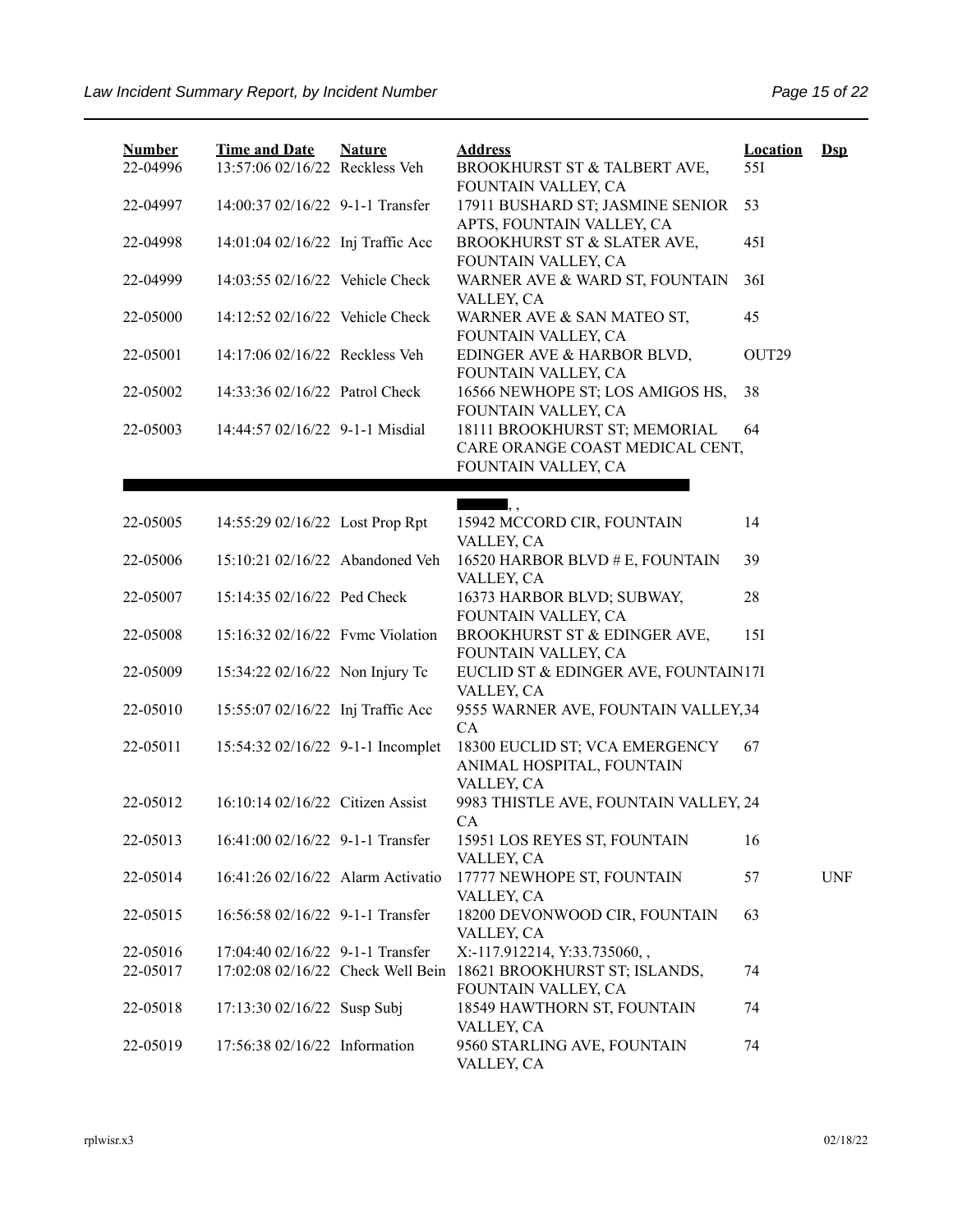| <b>Number</b>        | <b>Time and Date</b>                                                | <b>Nature</b> | <b>Address</b>                                                             | <b>Location</b> | $\mathbf{Dsp}$ |
|----------------------|---------------------------------------------------------------------|---------------|----------------------------------------------------------------------------|-----------------|----------------|
| 22-05020             | 18:18:55 02/16/22 Citizen Assist                                    |               | 10195 LA HACIENDA AVE # C,<br>FOUNTAIN VALLEY, CA                          | 45              |                |
| 22-05021             | 18:23:23 02/16/22 Dist Of Peac                                      |               | 15990 BROOKHURST ST; WALGREENS, 15<br>FOUNTAIN VALLEY, CA                  |                 |                |
| 22-05022             | 18:37:08 02/16/22 9-1-1 Transfer                                    |               | 3942 IOWA, COSTA MESA, CA                                                  |                 |                |
| 22-05023             | 18:30:25 02/16/22 9-1-1 Misdial                                     |               | 16479 SAN JACINTO ST, FOUNTAIN<br>VALLEY, CA                               | 28              |                |
| 22-05024             | 18:40:17 02/16/22 Jail Check                                        |               | 10200 SLATER AVE, FOUNTAIN VALLEY, 55<br><b>CA</b>                         |                 |                |
| 22-05025             | 18:36:51 02/16/22 Abandoned Veh                                     |               | 16343 MT ACKERMAN CIR, FOUNTAIN 28<br>VALLEY, CA                           |                 |                |
| 22-05026             | 18:45:03 02/16/22 Traffic Stop                                      |               | SLATER AVE & WARD ST, FOUNTAIN<br>VALLEY, CA                               | 46I             |                |
| 22-05027             | 19:02:11 02/16/22 Priv Prop Imp                                     |               | 18060 NEWHOPE ST; GRANT GUITARS,<br>FOUNTAIN VALLEY, CA                    | 67              |                |
| 22-05028             | 19:10:32 02/16/22 Traffic Stop                                      |               | BROOKHURST ST & SLATER AVE; SOF, 45I<br>FOUNTAIN VALLEY, CA                |                 |                |
| 22-05029             | 19:15:47 02/16/22 Traffic Stop                                      |               | , ,                                                                        |                 |                |
| 22-05030             | 19:16:32 02/16/22 Traffic Stop                                      |               | SLATER AVE & MT HERRMANN ST,<br>FOUNTAIN VALLEY, CA                        | 57              |                |
| 22-05031             | 19:23:13 02/16/22 9-1-1 Transfer                                    |               | 16205 BROOKHURST ST; DENNYS,<br>FOUNTAIN VALLEY, CA                        | 24              |                |
| 22-05032             | 19:28:17 02/16/22 Traffic Stop                                      |               | HARBOR BLVD & EDINGER AVE,<br>FOUNTAIN VALLEY, CA                          | 29              |                |
| 22-05033             | 19:25:22 02/16/22 Information                                       |               | HARBOR / WARNER, SANTA ANA, CA                                             | 48              |                |
| 22-05034             | 19:33:51 02/16/22 Traffic Stop                                      |               | NEWHOPE ST & WARNER AVE,<br>FOUNTAIN VALLEY, CA                            | 38I             |                |
| 22-05035             | 19:43:46 02/16/22 Traffic Stop                                      |               | BROOKHURST ST & WARNER AVE,<br>FOUNTAIN VALLEY, CA                         | 35I             |                |
| 22-05036             | 19:44:47 02/16/22 Traffic Stop                                      |               | MAGNOLIA ST & ELLIS AVE; N OF,<br>FOUNTAIN VALLEY, CA                      | 63I             |                |
| 22-05037             | 19:53:41 02/16/22 Traffic Stop                                      |               | EDINGER AVE & EUCLID ST, FOUNTAIN 17I<br>VALLEY, CA                        |                 |                |
| 22-05038             | 19:52:33 02/16/22 9-1-1 Transfer                                    |               | HARBOR / MCFADDEN, SANTA ANA,<br>CA                                        |                 |                |
| 22-05039             | 20:03:13 02/16/22 Dist Of Peac                                      |               | 10592 LA PERLA AVE, FOUNTAIN<br>VALLEY, CA                                 | 56              |                |
| 22-05040             | 20:15:03 02/16/22 9-1-1 Transfer                                    |               | 17077 SAN MATEO ST # 1222, FOUNTAIN45<br>VALLEY, CA                        |                 |                |
| 22-05041<br>22-05042 | 20:26:41 02/16/22 Traffic Stop<br>20:38:37 02/16/22 9-1-1 Open Line |               | HARBOR / WARNER, SANTA ANA, CA                                             | 48<br>15        |                |
|                      |                                                                     |               | 10439 MARGARITA AVE, FOUNTAIN<br>VALLEY, CA                                |                 |                |
| 22-05043             | 21:06:15 02/16/22 9-1-1 Transfer                                    |               | 11680 WARNER AVE; MANOR CARE OF<br>FOUNTAIN VALLEY, FOUNTAIN<br>VALLEY, CA | 48              |                |
| 22-05044             | 21:09:57 02/16/22 Patrol Check                                      |               | <b>BROOKHURST ST &amp; 405, FOUNTAIN</b><br>VALLEY, CA                     | 55              |                |
| 22-05045             | 21:19:50 02/16/22 Hailed By Citiz                                   |               | SWEETLEAF,,                                                                |                 |                |
| 22-05046             | 21:21:53 02/16/22 Hailed By Citiz                                   |               | 9114 SWEETLEAF, FOUNTAIN VALLEY, 43<br>CA                                  |                 |                |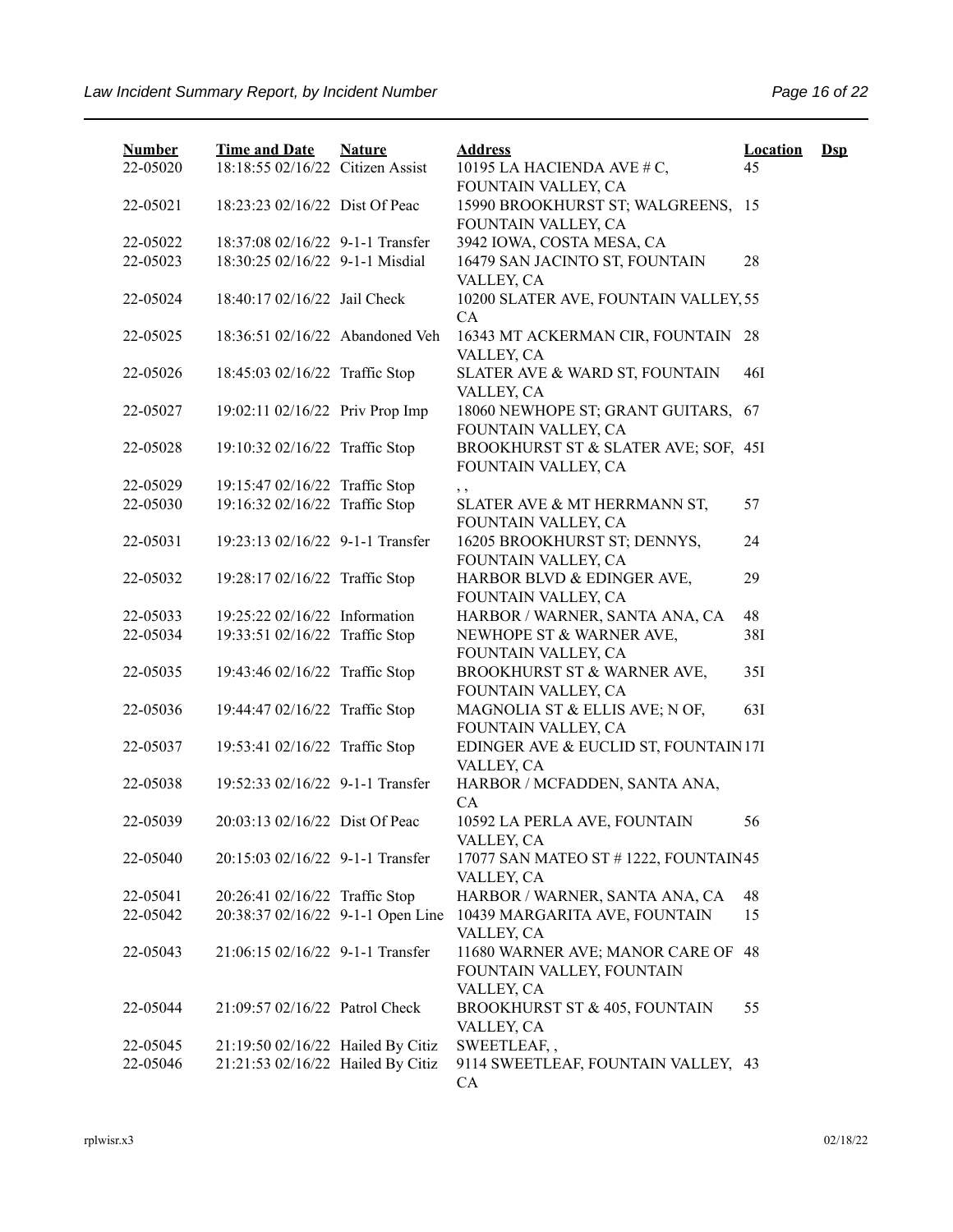| <b>Number</b><br>22-05047 | <b>Time and Date</b><br>21:24:26 02/16/22 Trf Acc/Unk Inj | <b>Nature</b> | <b>Address</b>                                                 | <b>Location</b> | $\mathbf{Dsp}$ |
|---------------------------|-----------------------------------------------------------|---------------|----------------------------------------------------------------|-----------------|----------------|
|                           |                                                           |               | EUCLID ST & WARNER AVE, FOUNTAIN 37I<br>VALLEY, CA             |                 |                |
| 22-05048                  | 21:29:11 02/16/22 Rv Complaint                            |               | EDINGER AVE & WARD ST, FOUNTAIN                                | 16I             |                |
|                           |                                                           |               | VALLEY, CA                                                     |                 |                |
| 22-05049                  | 21:48:53 02/16/22 Unk Trouble                             |               | 16419 SAN JACINTO ST, FOUNTAIN                                 | 28              |                |
|                           |                                                           |               | VALLEY, CA                                                     |                 |                |
| 22-05050                  | 22:08:55 02/16/22 Signal Issue                            |               | BROOKHURST ST & SLATER AVE,                                    | 45I             |                |
|                           |                                                           |               | FOUNTAIN VALLEY, CA                                            |                 |                |
| 22-05051                  | 22:12:12 02/16/22 9-1-1 Open Line                         |               | 16419 SAN JACINTO ST, FOUNTAIN                                 | 28              |                |
|                           |                                                           |               | VALLEY, CA                                                     |                 |                |
| 22-05052                  | 22:17:27 02/16/22 9-1-1 Transfer                          |               | 3731 WARNER, SANTA ANA, CA                                     |                 |                |
| 22-05053                  | 22:29:46 02/16/22 Illegal Parking                         |               | BLACK RIVER CRT & MUIR WOODS                                   | 65              |                |
|                           |                                                           |               | CRT, FOUNTAIN VALLEY, CA                                       |                 |                |
| 22-05054                  | 22:48:07 02/16/22 Non-Breather                            |               | 10020 WARNER AVE; CHEVRON GAS,                                 | 45              |                |
|                           |                                                           |               | FOUNTAIN VALLEY, CA                                            |                 |                |
| 22-05055                  | 23:06:29 02/16/22 Patrol Check                            |               | 16400 BROOKHURST ST; FV REC                                    | 25              |                |
|                           |                                                           |               | CENTER, FOUNTAIN VALLEY, CA                                    |                 |                |
| 22-05056                  | 23:28:30 02/16/22 Patrol Check                            |               | 16400 BROOKHURST ST; FV REC                                    | 25              |                |
|                           |                                                           |               | CENTER, FOUNTAIN VALLEY, CA                                    |                 |                |
| 22-05057                  | 23:33:59 02/16/22 Ped Check                               |               | 16400 BROOKHURST ST; FV REC                                    | 25              |                |
|                           |                                                           |               | CENTER, FOUNTAIN VALLEY, CA                                    |                 |                |
| 22-05058                  | 23:37:48 02/16/22 Ped Check                               |               | 16400 BROOKHURST ST; FV REC                                    | 25              |                |
|                           | 23:40:44 02/16/22 Ped Check                               |               | CENTER, FOUNTAIN VALLEY, CA<br>16400 BROOKHURST ST; FV REC     | 25              |                |
| 22-05059                  |                                                           |               | CENTER, FOUNTAIN VALLEY, CA                                    |                 |                |
| 22-05060                  | 23:46:48 02/16/22 Drunk Driver                            |               | ELLIS AVE & MAGNOLIA ST,                                       | 63I             |                |
|                           |                                                           |               | FOUNTAIN VALLEY, CA                                            |                 |                |
| 22-05061                  | 00:14:03 02/17/22 Priv Prop Imp                           |               | 17575 EUCLID ST; CORNERSTONE                                   | 56              |                |
|                           |                                                           |               | CHURCH, FOUNTAIN VALLEY, CA                                    |                 |                |
| 22-05062                  | 00:21:32 02/17/22 Outside Agency                          |               | EUCLID ST & STONECRESS AVE,                                    | 37              |                |
|                           |                                                           |               | FOUNTAIN VALLEY, CA                                            |                 |                |
| 22-05063                  | 00:25:04 02/17/22 Rv Complaint                            |               | BECHLER RIVER AVE & AMISTAD ST,                                | 66              |                |
|                           |                                                           |               | FOUNTAIN VALLEY, CA                                            |                 |                |
| 22-05064                  | 01:20:07 02/17/22 Outside Agency                          |               | 18276 BROOKHURST ST, FOUNTAIN                                  | 65              |                |
|                           |                                                           |               | VALLEY, CA                                                     |                 |                |
| 22-05065                  | 01:36:14 02/17/22 Citizen Assist                          |               | 17077 SAN MATEO ST # 1223, FOUNTAIN45                          |                 |                |
|                           |                                                           |               | VALLEY, CA                                                     |                 |                |
| 22-05066                  | 02:14:47 02/17/22 Traffic Stop                            |               | BUSHARD ST & EL PUEBLO AVE,                                    | 53              |                |
|                           |                                                           |               | FOUNTAIN VALLEY, CA                                            |                 |                |
| 22-05067                  | 02:28:10 02/17/22 9-1-1 Misdial                           |               | 17077 SAN MATEO ST # 1223, FOUNTAIN45                          |                 |                |
|                           |                                                           |               | VALLEY, CA                                                     |                 |                |
| 22-05068                  | 02:38:55 02/17/22 Priv Prop Imp                           |               | 11068 EL AMARILLO AVE, FOUNTAIN                                | 47              |                |
|                           |                                                           |               | VALLEY, CA                                                     |                 |                |
| 22-05069                  | 02:47:40 02/17/22 Citizen Assist                          |               | 9373 EMERY CRT # 6, FOUNTAIN                                   | 33              |                |
|                           |                                                           |               | VALLEY, CA                                                     |                 |                |
| 22-05070                  | 04:03:05 02/17/22 Domestic Disput                         |               | 11132 LAVENDER AVE, FOUNTAIN                                   | 37              |                |
| 22-05071                  | 04:30:34 02/17/22 Citizen Assist                          |               | VALLEY, CA<br>9373 EMERY CRT # 6, FOUNTAIN                     | 33              |                |
|                           |                                                           |               | VALLEY, CA                                                     |                 |                |
| 22-05072                  |                                                           |               | 04:53:17 02/17/22 9-1-1 Open Line X:-117.966042, Y:33.708286,, |                 |                |
|                           |                                                           |               |                                                                |                 |                |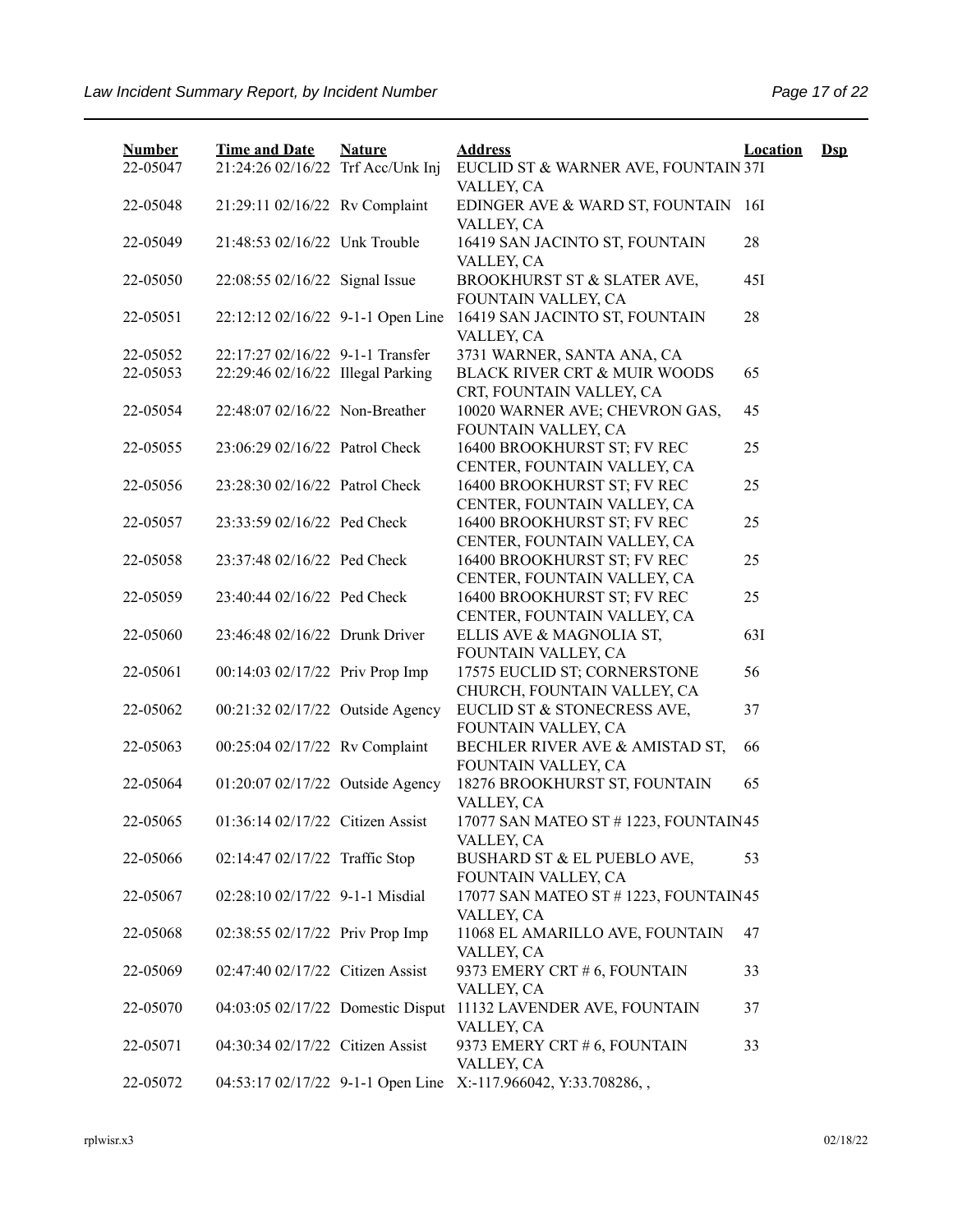| <b>Number</b> | <b>Time and Date</b>              | <b>Nature</b> | <b>Address</b>                                                                           | <b>Location</b> | $Ds$       |
|---------------|-----------------------------------|---------------|------------------------------------------------------------------------------------------|-----------------|------------|
| 22-05073      | 05:38:03 02/17/22 Susp Circs      |               | 10200 SLATER AVE, FOUNTAIN VALLEY, 55<br>CA                                              |                 |            |
| 22-05074      | 06:12:01 02/17/22 Alarm Activatio |               | 17300 MT HERRMANN ST; FV CITY                                                            | 47              |            |
| 22-05075      | 06:15:48 02/17/22 9-1-1 Incomplet |               | YARD, FOUNTAIN VALLEY, CA<br>18071 MT NORBY CIR, FOUNTAIN                                | 63              |            |
|               |                                   |               | VALLEY, CA                                                                               |                 |            |
| 22-05076      | 06:18:24 02/17/22 9-1-1 Transfer  |               | 10035 ELLIS AVE, FOUNTAIN VALLEY,                                                        | 65              |            |
|               |                                   |               | CA                                                                                       |                 |            |
| 22-05077      |                                   |               | 06:16:34 02/17/22 Check Well Bein 17980 MAGNOLIA ST; CHEVRON GAS,<br>FOUNTAIN VALLEY, CA | 53              |            |
| 22-05078      | 06:16:25 02/17/22 Stolen Veh Rpt  |               | TALBERT AVE & MT NORBY CIR,                                                              | 63              |            |
|               |                                   |               | FOUNTAIN VALLEY, CA                                                                      |                 |            |
| 22-05079      | 06:29:57 02/17/22 Jail Check      |               | 10200 SLATER AVE, FOUNTAIN VALLEY, 55                                                    |                 |            |
| 22-05080      | 06:32:35 02/17/22 Signal Issue    |               | CA<br>SLATER AVE & BROOKHURST ST,                                                        | 45I             |            |
|               |                                   |               | FOUNTAIN VALLEY, CA                                                                      |                 |            |
| 22-05081      | 06:32:55 02/17/22 Alarm Activatio |               | 17075 NEWHOPE ST, FOUNTAIN                                                               | 47              | <b>UNF</b> |
|               |                                   |               | VALLEY, CA                                                                               |                 |            |
| 22-05082      | 06:41:44 02/17/22 Traffic Stop    |               | 405 & BROOKHURST ST, FOUNTAIN                                                            | 54              |            |
|               |                                   |               | VALLEY, CA                                                                               | 54              |            |
| 22-05083      | 06:55:56 02/17/22 Traffic Stop    |               | 405 & BROOKHURST ST, FOUNTAIN<br>VALLEY, CA                                              |                 |            |
| 22-05084      | 07:14:02 02/17/22 Traffic Stop    |               | 18100 BROOKHURST ST; OFFICE                                                              | 65              |            |
|               |                                   |               | DEPOT, FOUNTAIN VALLEY, CA                                                               |                 |            |
| 22-05085      |                                   |               | 07:27:47 02/17/22 9-1-1 Abandoned 17816 BUSHARD ST; FVHS, FOUNTAIN                       | 54              |            |
|               |                                   |               | VALLEY, CA                                                                               |                 |            |
| 22-05086      | 07:29:21 02/17/22 Traffic Stop    |               | 17100 EUCLID ST; FV HOSPITAL,<br>FOUNTAIN VALLEY, CA                                     | 47              |            |
| 22-05087      | 07:32:56 02/17/22 Traffic Stop    |               | 17330 BROOKHURST ST, FOUNTAIN                                                            | 45              |            |
|               |                                   |               | VALLEY, CA                                                                               |                 |            |
| 22-05088      | 07:36:17 02/17/22 Traffic Stop    |               | LOS JARDINES WEST & WARNER AVE,                                                          | 46              |            |
| 22-05089      | 07:34:38 02/17/22 Patrol Check    |               | FOUNTAIN VALLEY, CA<br>16030 WASHBURN ST, FOUNTAIN                                       | 27              |            |
|               |                                   |               | VALLEY, CA                                                                               |                 |            |
| 22-05090      | 07:50:31 02/17/22 Traffic Stop    |               | BUSHARD ST & SLATER AVE; S/E                                                             | 44I             |            |
|               |                                   |               | PARKING LOT, FOUNTAIN VALLEY, CA                                                         |                 |            |
| 22-05091      |                                   |               | 07:50:49 02/17/22 9-1-1 Open Line 18300 EUCLID ST; VCA EMERGENCY                         | 67              |            |
|               |                                   |               | ANIMAL HOSPITAL, FOUNTAIN<br>VALLEY, CA                                                  |                 |            |
| 22-05092      | 07:54:36 02/17/22 9-1-1 Transfer  |               | 18111 BROOKHURST ST; MEMORIAL                                                            | 64              |            |
|               |                                   |               | CARE ORANGE COAST MEDICAL CENT,                                                          |                 |            |
|               |                                   |               | FOUNTAIN VALLEY, CA                                                                      |                 |            |
| 22-05093      | 07:58:40 02/17/22 Ped Check       |               | 16800 MAGNOLIA ST; BOOMERS,                                                              | 33              |            |
|               |                                   |               | FOUNTAIN VALLEY, CA                                                                      |                 |            |
| 22-05094      | 07:59:28 02/17/22 9-1-1 Transfer  |               | 18111 BROOKHURST ST; MEMORIAL                                                            | 64              |            |
|               |                                   |               | CARE ORANGE COAST MEDICAL CENT,<br>FOUNTAIN VALLEY, CA                                   |                 |            |
| 22-05095      | 08:16:43 02/17/22 Property Rpt    |               | 9063 WARNER AVE; FV CARWASH,                                                             | 33              |            |
|               |                                   |               | FOUNTAIN VALLEY, CA                                                                      |                 |            |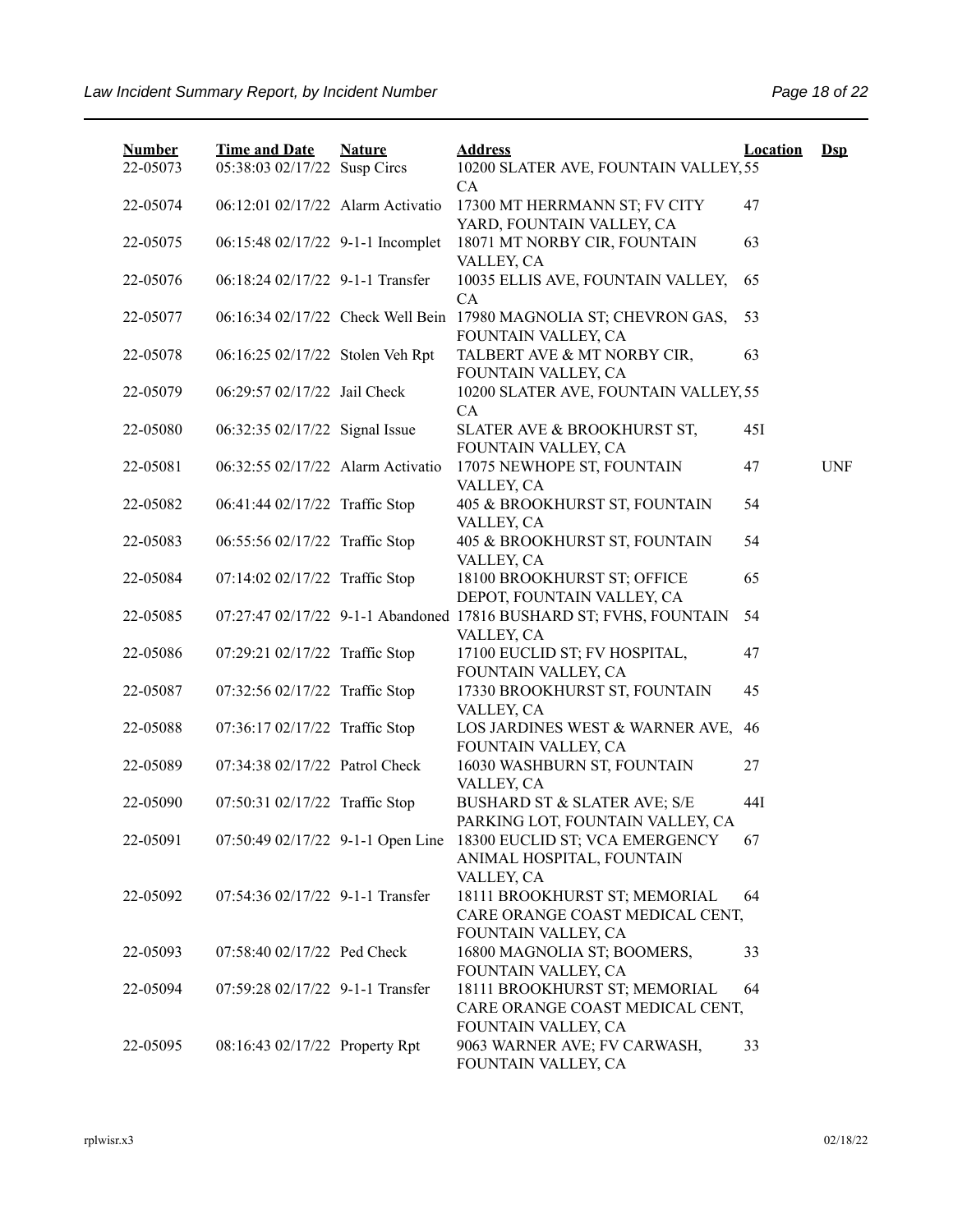| <b>Number</b><br>22-05096 | <b>Time and Date</b><br>08:23:48 02/17/22 Alarm Activatio           | <b>Nature</b> | <b>Address</b><br>16174 CARIBOU ST, FOUNTAIN VALLEY, 23                                                     | <b>Location</b> | $\mathbf{Dsp}$<br><b>UNF</b> |
|---------------------------|---------------------------------------------------------------------|---------------|-------------------------------------------------------------------------------------------------------------|-----------------|------------------------------|
| 22-05097                  | 08:31:59 02/17/22 Alarm Activatio                                   |               | CA<br>17075 NEWHOPE ST, FOUNTAIN<br>VALLEY, CA                                                              | 47              | <b>UNF</b>                   |
| 22-05098                  |                                                                     |               | 08:47:58 02/17/22 9-1-1 Abandoned 18300 EUCLID ST; VCA EMERGENCY<br>ANIMAL HOSPITAL, FOUNTAIN<br>VALLEY, CA | 67              |                              |
| 22-05099                  | 09:05:43 02/17/22 9-1-1 Transfer                                    |               | 18181 DEVONWOOD CIR, FOUNTAIN<br>VALLEY, CA                                                                 | 63              |                              |
| 22-05100                  | 09:18:29 02/17/22 Traffic Stop                                      |               | WARNER AVE & SAN MATEO ST,<br>FOUNTAIN VALLEY, CA                                                           | 45              |                              |
| 22-05101                  | 09:36:56 02/17/22 Abandoned Veh                                     |               | TILTON CIR & MT VICTORY ST,<br>FOUNTAIN VALLEY, CA                                                          | 37              |                              |
| 22-05102                  | 09:49:17 02/17/22 Alarm Activatio                                   |               | 17075 NEWHOPE ST, FOUNTAIN<br>VALLEY, CA                                                                    | 47              | <b>UNF</b>                   |
| 22-05103                  | 09:59:19 02/17/22 Citizen Assist                                    |               | 10200 SLATER AVE, FOUNTAIN VALLEY, 55<br>CA                                                                 |                 |                              |
| 22-05104                  | 10:10:24 02/17/22 Public Works                                      |               | LAS FLORES ST & MARGARITA AVE,<br>FOUNTAIN VALLEY, CA                                                       | 15              |                              |
| 22-05105                  | 10:16:00 02/17/22 Foot Patrol                                       |               | 16800 MAGNOLIA ST; BOOMERS,<br>FOUNTAIN VALLEY, CA                                                          | 33              |                              |
| 22-05106                  | 10:19:57 02/17/22 9-1-1 Transfer                                    |               | 17212 FLAME TREE ST, FOUNTAIN<br>VALLEY, CA                                                                 | 44              |                              |
| 22-05107                  | 10:27:55 02/17/22 Non Injury Tc                                     |               | WARNER AVE & MT COLLIEN ST,<br>FOUNTAIN VALLEY, CA                                                          | 38              |                              |
| 22-05108                  | 10:40:59 02/17/22 Non Injury Tc                                     |               | BROOKHURST ST & TALBERT AVE,<br>FOUNTAIN VALLEY, CA                                                         | 55I             |                              |
| 22-05109                  | 10:42:54 02/17/22 Ped Check                                         |               | 16111 HARBOR BLVD; CURACAO;<br>REAR, FOUNTAIN VALLEY, CA                                                    | 28              |                              |
| 22-05110                  | 10:47:18 02/17/22 Non Injury Tc                                     |               | BROOKHURST ST & TALBERT AVE,<br>FOUNTAIN VALLEY, CA                                                         | 55I             |                              |
| 22-05111                  | 10:47:40 02/17/22 9-1-1 Misdial                                     |               | 11057 WARNER AVE; ANH D TRUONG<br>DMD, FOUNTAIN VALLEY, CA                                                  | 37              |                              |
| 22-05112                  | 10:56:19 02/17/22 9-1-1 Open Line                                   |               | 10035 ELLIS AVE, FOUNTAIN VALLEY,<br>CA                                                                     | 65              |                              |
| 22-05113                  | 10:58:58 02/17/22 Traffic Stop                                      |               | HARBOR / WARNER, SANTA ANA, CA                                                                              | 48              |                              |
| 22-05114                  | 11:05:10 02/17/22 Traffic Hazard                                    |               | NEWHOPE ST & SLATER AVE,<br>FOUNTAIN VALLEY, CA                                                             | 48I             |                              |
| 22-05115<br>22-05116      | 11:06:41 02/17/22 9-1-1 Transfer<br>11:23:20 02/17/22 9-1-1 Misdial |               | X:-117.912214, Y:33.735049,,<br>9933 GLADIOLA CIR, FOUNTAIN                                                 | 24              |                              |
|                           |                                                                     |               | VALLEY, CA                                                                                                  |                 |                              |
|                           |                                                                     |               |                                                                                                             |                 |                              |
| 22-05118                  | 11:23:39 02/17/22 Property Rpt                                      |               | 16400 BROOKHURST ST; FV REC<br>CENTER, FOUNTAIN VALLEY, CA                                                  | 25              |                              |
| 22-05119                  | 11:28:33 02/17/22 Vandalism Rpt                                     |               | 17900 BROOKHURST ST # C; THOMAS P 55<br>ROSE DDSMS, FOUNTAIN VALLEY, CA                                     |                 |                              |
| 22-05120                  |                                                                     |               | 11:36:25 02/17/22 Trans Complaint BROOKHURST ST & TALBERT AVE,<br>FOUNTAIN VALLEY, CA                       | 55I             |                              |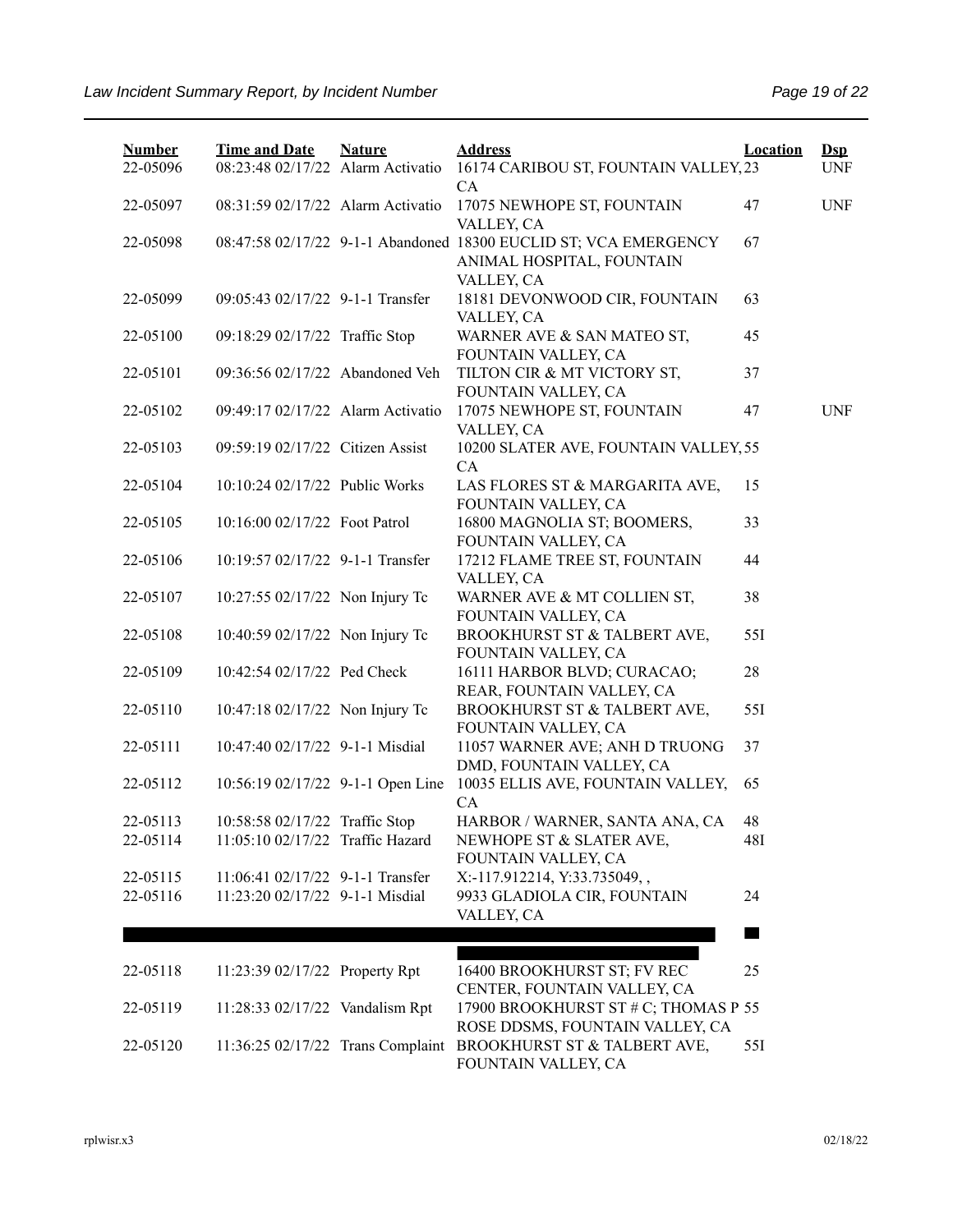| <b>Number</b><br>22-05121 | <b>Time and Date</b><br>11:47:54 02/17/22 Vandalism Now | <b>Nature</b> | <b>Address</b><br>16480 HARBOR BLVD, FOUNTAIN                                 | <b>Location</b><br>29 | $Dep$      |
|---------------------------|---------------------------------------------------------|---------------|-------------------------------------------------------------------------------|-----------------------|------------|
| 22-05122                  | 12:17:36 02/17/22 9-1-1 Transfer                        |               | VALLEY, CA<br>17615 LOS JARDINES EAST; COX                                    | 56                    |            |
|                           |                                                         |               | SCHOOL, FOUNTAIN VALLEY, CA                                                   |                       |            |
| 22-05123                  | 12:29:22 02/17/22 9-1-1 Transfer                        |               | 17698 SANTA TERESA CIR, FOUNTAIN<br>VALLEY, CA                                | 52                    |            |
| 22-05124                  | 12:40:47 02/17/22 9-1-1 Open Line                       |               | 16650 HARBOR BLVD # C20, FOUNTAIN 39<br>VALLEY, CA                            |                       |            |
| 22-05125                  | 12:44:30 02/17/22 Abandoned Veh                         |               | 18400 SANTA LEONORA CIR,<br>FOUNTAIN VALLEY, CA                               | 62                    |            |
| 22-05126                  | 12:56:54 02/17/22 Vehicle Check                         |               | REC CENTER FIELD #7,,                                                         |                       |            |
| 22-05127                  | 12:58:19 02/17/22 9-1-1 Misdial                         |               | 17439 WARD ST, FOUNTAIN VALLEY, CA46                                          |                       |            |
| 22-05128                  | 13:08:29 02/17/22 Receipt                               |               | 18968 BROOKHURST ST, FOUNTAIN                                                 | 75                    |            |
|                           |                                                         |               | VALLEY, CA                                                                    |                       |            |
| 22-05129                  | 13:10:33 02/17/22 Alarm Activatio                       |               | 18386 SANTA YOLANDA CIR,                                                      | 62                    | <b>UNF</b> |
|                           |                                                         |               | FOUNTAIN VALLEY, CA                                                           |                       |            |
| 22-05130                  | 13:25:47 02/17/22 Trans Complaint                       |               | 10474 WAXWING CIR, FOUNTAIN                                                   | 75                    |            |
|                           |                                                         |               | VALLEY, CA                                                                    |                       |            |
| 22-05131                  | 13:34:12 02/17/22 Non Injury Tc                         |               | TALBERT AVE & MAGNOLIA ST,                                                    | 531                   |            |
|                           |                                                         |               | FOUNTAIN VALLEY, CA                                                           |                       |            |
| 22-05132                  |                                                         |               | 13:35:17 02/17/22 Occupied Veh Ch 11110 SUDITH AVE, FOUNTAIN VALLEY, 37<br>CA |                       |            |
| 22-05133                  | 13:47:59 02/17/22 9-1-1 Transfer                        |               | 18111 BROOKHURST ST, FOUNTAIN<br>VALLEY, CA                                   | 64                    |            |
| 22-05134                  | 14:10:41 02/17/22 9-1-1 Transfer                        |               | 17077 SAN MATEO ST; CARMEL<br>VILLAGE, FOUNTAIN VALLEY, CA                    | 45                    |            |
| 22-05135                  | 14:30:24 02/17/22 9-1-1 Transfer                        |               | 10375 CIRCULO DE ZAPATA, FOUNTAIN 45<br>VALLEY, CA                            |                       |            |
| 22-05136                  | 15:21:24 02/17/22 Receipt                               |               | 17686 SANTA ELENA ST, FOUNTAIN<br>VALLEY, CA                                  | 52                    |            |
| 22-05137                  | 15:38:12 02/17/22 Petty Theft Now                       |               | 16201 HARBOR BLVD # A; WALGREENS, 28<br>FOUNTAIN VALLEY, CA                   |                       |            |
| 22-05138                  | 15:38:56 02/17/22 Dist Of Peac                          |               | 17928 MAGNOLIA ST, FOUNTAIN<br>VALLEY, CA                                     | 53                    |            |
| 22-05139                  | 16:18:05 02/17/22 9-1-1 Open Line                       |               | 17150 EUCLID ST, FOUNTAIN VALLEY,<br>CA                                       | 47                    |            |
| 22-05140                  | 16:27:13 02/17/22 Traffic Stop                          |               | WARD ST & WARNER AVE, FOUNTAIN 36I<br>VALLEY, CA                              |                       |            |
| 22-05141                  | 16:43:22 02/17/22 Reckless Veh                          |               | <b>BROOKHURST ST &amp; 405, FOUNTAIN</b><br>VALLEY, CA                        | 55                    |            |
| 22-05142                  | 16:53:49 02/17/22 Foot Patrol                           |               | 16400 BROOKHURST ST; FV REC<br>CENTER, FOUNTAIN VALLEY, CA                    | 25                    |            |
| 22-05143                  | 16:58:00 02/17/22 Outside Agency                        |               | 17400 MODOC ST #25, FOUNTAIN<br>VALLEY, CA                                    | 44                    |            |
| 22-05144                  | 16:59:48 02/17/22 Vehicle Check                         |               | 16400 BROOKHURST ST; FV REC<br>CENTER; FIELD 12, FOUNTAIN VALLEY,<br>CA       | 25                    |            |
| 22-05145                  | 17:04:52 02/17/22 Disturb Ph Call                       |               | 11426 IVORY AVE, FOUNTAIN VALLEY, 27<br>CA                                    |                       |            |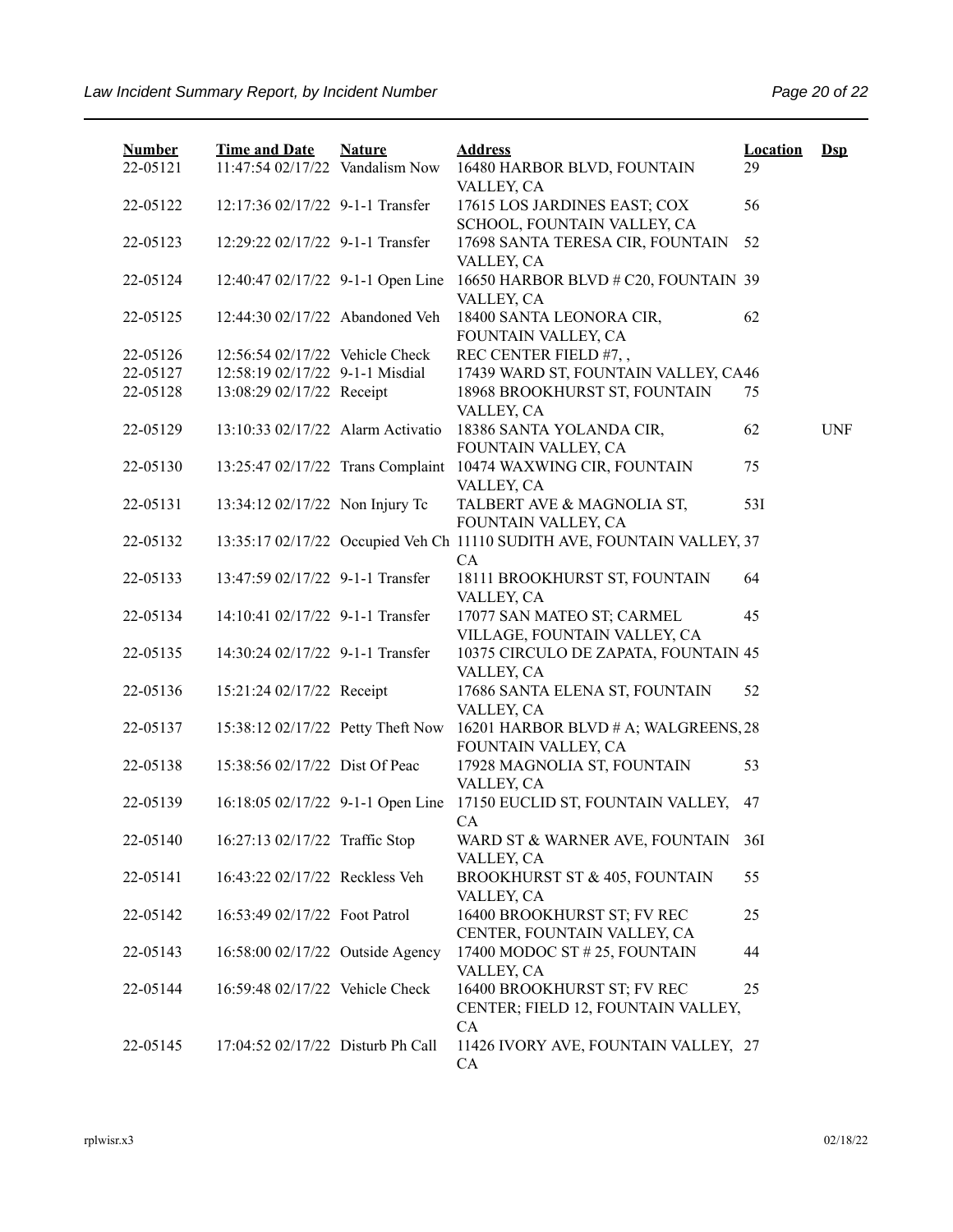| <b>Number</b><br>22-05146 | <b>Time and Date</b>              | <b>Nature</b> | <b>Address</b><br>17:24:32 02/17/22 Check Well Bein NEWLAND ST & WARNER AVE,    | <b>Location</b><br>42 | $\mathbf{Dsp}$ |
|---------------------------|-----------------------------------|---------------|---------------------------------------------------------------------------------|-----------------------|----------------|
| 22-05147                  | 17:27:42 02/17/22 Outside Agency  |               | FOUNTAIN VALLEY, CA<br>17011 MT LILITA CRT, FOUNTAIN<br>VALLEY, CA              | 38                    |                |
| 22-05148                  | 17:43:26 02/17/22 Traffic Hazard  |               | THAMES RIVER AVE & SANTA<br>BELINDA ST, FOUNTAIN VALLEY, CA                     | 62                    |                |
| 22-05149                  | 17:49:02 02/17/22 Citizen Assist  |               | 11132 LAVENDER AVE, FOUNTAIN<br>VALLEY, CA                                      | 37                    |                |
| 22-05150                  | 17:54:50 02/17/22 9-1-1 Misdial   |               | 0 SUDITH AVE, FOUNTAIN VALLEY, CA 37                                            |                       |                |
| 22-05151                  | 17:54:42 02/17/22 9-1-1 Transfer  |               | 11300 WARNER AVE # E202, FOUNTAIN 47<br>VALLEY, CA                              |                       |                |
| 22-05152                  |                                   |               | 17:56:35 02/17/22 Domestic Disput 10263 SLATER AVE #105, FOUNTAIN<br>VALLEY, CA | 45                    |                |
| 22-05153                  | 18:27:36 02/17/22 9-1-1 Misdial   |               | 10221 SLATER AVE #115, FOUNTAIN<br>VALLEY, CA                                   | 45                    |                |
| 22-05154                  |                                   |               | 19:48:05 02/17/22 Domestic Disput 18206 MUIR WOODS CRT, FOUNTAIN<br>VALLEY, CA  | 65                    |                |
| 22-05155                  | 19:59:22 02/17/22 9-1-1 Transfer  |               | 16425 HARBOR BLVD #129, FOUNTAIN 28<br>VALLEY, CA                               |                       |                |
| 22-05156                  | 20:09:13 02/17/22 Traffic Stop    |               | BUSHARD ST & TOUCAN AVE,<br>FOUNTAIN VALLEY, CA                                 | 64                    |                |
| 22-05157                  |                                   |               | 20:47:28 02/17/22 9-1-1 Abandoned 11680 WARNER AVE, FOUNTAIN                    | 48                    |                |
| 22-05158                  |                                   |               | VALLEY, CA<br>21:03:56 02/17/22 Check Well Bein 11085 WARNER AVE; STATER        | 37                    |                |
| 22-05159                  | 21:14:37 02/17/22 Citizen Assist  |               | BROTHERS, FOUNTAIN VALLEY, CA<br>11300 WARNER AVE # B214, FOUNTAIN              | 47                    |                |
| 22-05160                  | 21:44:01 02/17/22 Susp Veh        |               | VALLEY, CA<br>WARNER AVE & WINTERSBURG AVE,<br>FOUNTAIN VALLEY, CA              | 38                    |                |
| 22-05161                  | 21:41:28 02/17/22 Citizen Assist  |               | 9930 SLATER AVE; SONESTA ES SUITES 54<br>HOTEL, FOUNTAIN VALLEY, CA             |                       |                |
| 22-05162                  | 21:49:54 02/17/22 Vehicle Check   |               | EUCLID ST & WARNER AVE, FOUNTAIN 37I<br>VALLEY, CA                              |                       |                |
| 22-05163                  | 21:47:50 02/17/22 Abandoned Veh   |               | 16400 BROOKHURST ST; FV REC<br>CENTER, FOUNTAIN VALLEY, CA                      | 25                    |                |
| 22-05164                  | 22:04:51 02/17/22 Alarm Activatio |               | 18727 BROOKHURST ST, FOUNTAIN<br>VALLEY, CA                                     | 74                    | <b>UNF</b>     |
| 22-05165                  | 22:14:29 02/17/22 Alarm Activatio |               | 16361 HARBOR BLVD, FOUNTAIN<br>VALLEY, CA                                       | 28                    | <b>UNF</b>     |
| 22-05166                  | 22:17:23 02/17/22 Susp Veh        |               | PETUNIA AVE & APPLE ST, FOUNTAIN<br>VALLEY, CA                                  | 34                    |                |
| 22-05167                  | 22:23:53 02/17/22 9-1-1 Misdial   |               | 17816 BUSHARD ST; FVHS, FOUNTAIN<br>VALLEY, CA                                  | 54                    |                |
| 22-05168                  | 22:25:02 02/17/22 Traffic Stop    |               | HARBOR BLVD & EDINGER<br>AVE; SMOKE SHOP, FOUNTAIN VALLEY,<br>CA                | OUT <sub>29</sub>     |                |
| 22-05169                  | 22:26:55 02/17/22 Drunk Driver    |               | SLATER AVE & MAGNOLIA ST,<br>FOUNTAIN VALLEY, CA                                | 43I                   |                |
| 22-05170                  | 22:35:27 02/17/22 Vehicle Check   |               | 16400 BROOKHURST ST; FV REC<br>CENTER, FOUNTAIN VALLEY, CA                      | 25                    |                |